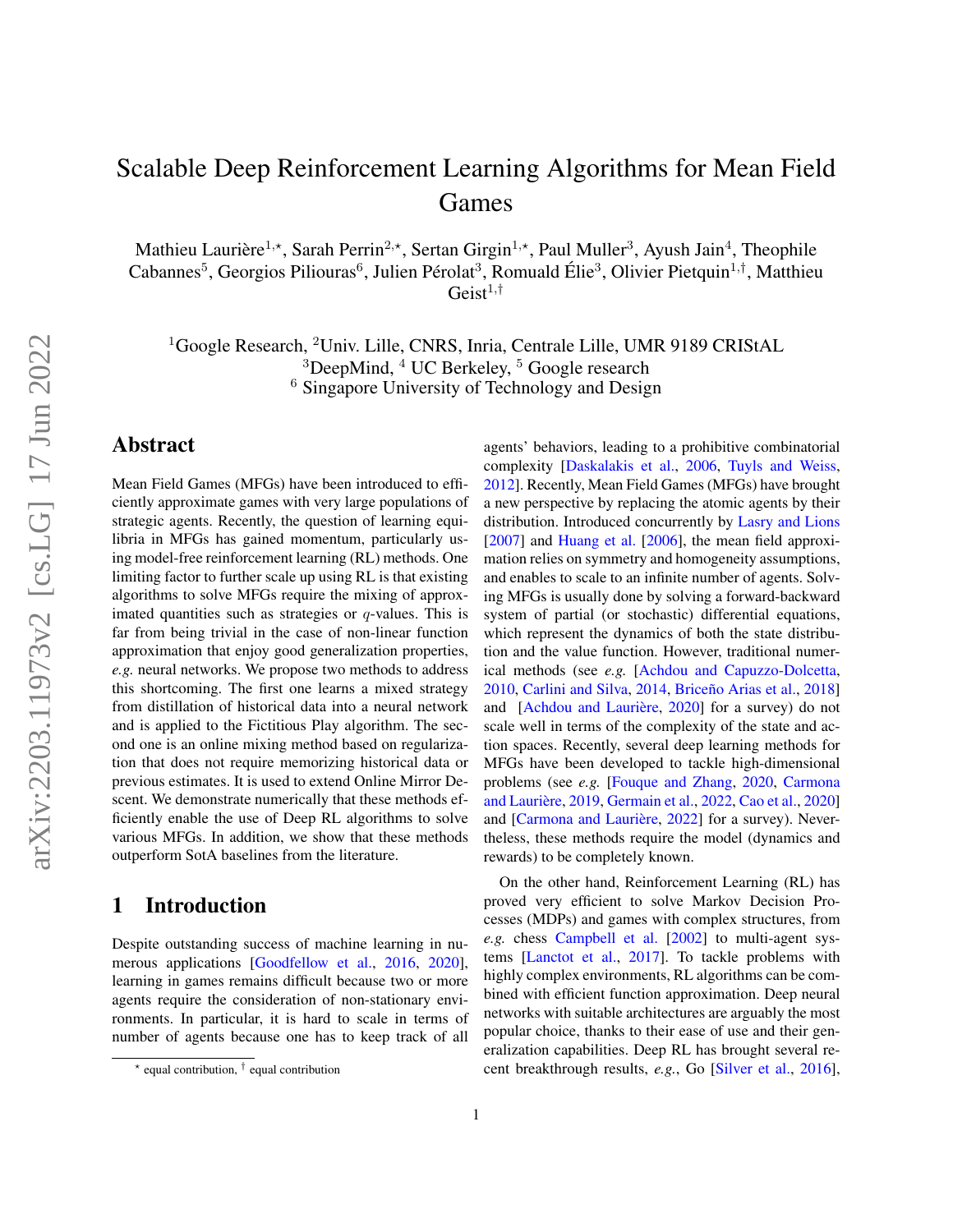atari [\[Mnih et al.,](#page-10-9) [2013\]](#page-10-9), poker [\[Brown and Sandholm,](#page-9-7) [2018,](#page-9-7) Moravčík et al., [2017\]](#page-10-10) or even video games such as Starcraft [\[Vinyals et al.,](#page-11-2) [2019\]](#page-11-2).

Many recent works have combined MFGs with RL to leverage their mutual potential – albeit mostly without deep neural nets thus far. The intertwinement of MFGs and RL happens through an *optimization* (or learning) procedure. The simplest algorithm of this type is the (Banach-Picard) fixed-point approach, consisting in alternating a best response computation against a given population distribution with an update of this distribution [\[Huang et al.,](#page-10-4) [2006\]](#page-10-4). However, this method fails in many cases by lack of contractivity as proved by [Cui and](#page-10-11) [Koeppl](#page-10-11) [\[2021\]](#page-10-11). Several other procedures have thus been introduced, often inspired by game theory or optimization algorithms. Fictitious Play (FP) and its variants average either distributions or policies (or both) to stabilize convergence [\[Cardaliaguet and Hadikhanloo,](#page-9-8) [2017,](#page-9-8) [Elie](#page-10-12) [et al.,](#page-10-12) [2020,](#page-10-12) [Perrin et al.,](#page-11-3) [2020,](#page-11-3) [Xie et al.,](#page-11-4) [2021,](#page-11-4) [Per](#page-11-5)[rin et al.,](#page-11-5) [2022,](#page-11-5) [2021\]](#page-11-6), whereas Online Mirror Descent (OMD) [\[Hadikhanloo,](#page-10-13) [2017,](#page-10-13) [Perolat et al.,](#page-11-7) [2022\]](#page-11-7) relies on policy evaluation. Other works have leveraged regularization [\[Anahtarci et al.,](#page-9-9) [2022,](#page-9-9) [Cui and Koeppl,](#page-10-11) [2021,](#page-10-11) [Guo et al.,](#page-10-14) [2022\]](#page-10-14) to ensure convergence, at the cost of biasing the Nash equilibrium. These methods require to sum or average some key quantities: FP needs to average the distributions, while OMD needs to sum Q-functions. This is a key component of most (if not all) smoothing methods and needs to be tackled efficiently. These operations are simple when the state space is finite and small, and the underlying objects can be represented with tables or linear functions. However, there is no easy and efficient way to sum non-linear approximations such as neural networks, which raises a major challenge when trying to combine learning methods (such as FP or OMD) with deep RL.

The main contribution of the paper is to solve this important question in dynamic MFGs. We propose two algorithms. The first one, that we name Deep Averagenetwork Fictitious Play (D-AFP), builds on FP and uses the Neural Fictitious Self Play (NFSP) approach [\[Hein](#page-10-15)[rich and Silver,](#page-10-15) [2016\]](#page-10-15) to compute a neural network approximating an average over past policies. The second one is Deep Munchausen Online Mirror Descent (D-MOMD), inspired by the Munchausen reparameterization of [Vieil](#page-11-8)[lard et al.](#page-11-8) [\[2020\]](#page-11-8). We prove that in the exact case, Munchausen OMD is equivalent to OMD. Finally, we conduct numerical experiments and compare D-AFP and D-MOMD with SotA baselines adapted to dynamic MFGs. We find that D-MOMD converges faster than D-AFP on all tested games from the literature, which is consistent with the results obtained for exact algorithms (without RL) in [\[Perolat et al.,](#page-11-7) [2022,](#page-11-7) [Geist et al.,](#page-10-16) [2022\]](#page-10-16).

# 2 Background

#### 2.1 Mean Field Games

A Mean Field Game (MFG) is a strategic decision making problem with a continuum of identical and anonymous players. In MFGs, it is possible to select a *representative player* and to focus on its policy instead of considering all players individually, which simplifies tremendously the computation of an equilibrium. We place ourselves in the context of a game and are interested in computing Nash equilibria. We stress that we consider a *finite horizon* setting as it encompasses a broader class of games, which needs time-dependant policies and distributions. We denote by  $N_T$  the finite time horizon and by n a generic time step. We focus on finite state space and finite action space, denoted respectively by  $X$  and  $A$ . We denote by  $\Delta_X$  the set of probability distributions on X. Each distribution can be viewed as a vector of length  $|X|$ . Then, the game is characterized by one-step reward functions  $r_n: X \times A \times \Delta_X \rightarrow \mathbb{R}$ , and transition probability functions  $p_n: X \times A \times \Delta_X \rightarrow \Delta_X$ , for  $n = 0, 1, \ldots, N_T$ . The third argument corresponds to the current distribution of the population. An initial distribution  $m_0$  of the population is set and will remain fixed over the paper. The two main quantities of interest are the policy of the representative player  $\pi = (\pi_n)_n \in (\Delta_A^X)^{N_T+1}$  and the distribution flow (*i.e.* sequence) of agents  $\mu = (\mu_n)_n \in \Delta_X^{N_T+1}$ . Let us stress that we denote the time of the game  $n$  and that  $\pi$  and  $\mu$  are thus time-dependant objects. Given a population mean field flow  $\mu$ , the goal for a representative agent is to maximize over  $\pi$  the total reward:

$$
J(\pi, \mu) = \mathbb{E}_{\pi} \Big[ \sum_{n=0}^{N_T} r_n(x_n, a_n, \mu_n) \Big| x_0 \sim m_0 \Big]
$$
  
s.t.:  $a_n \sim \pi_n(\cdot | x_n), x_{n+1} \sim p_n(\cdot | x_n, a_n, \mu_n), n \ge 0.$ 

Note that the reward  $r_n$  together with the transition function  $p_n$  are functions of the population distribution at the current time step  $\mu_n$ , which encompasses the mean field interactions. A policy  $\pi$  is called a best response (BR) against a mean field flow  $\mu$  if it is a maximizer of  $J(\cdot, \mu)$ . We denote by  $BR(\mu)$  the set of best responses to the mean field flow  $\mu$ .

Given a policy  $\pi$ , a mean field flow  $\mu$  is said to be induced by  $\pi$  if:  $\mu_0 = m_0$  and for  $n = 0, \ldots, N_T - 1$ ,

$$
\mu_{n+1}(x) = \sum_{x',a'} \mu_n(x') \pi_n(a'|x') p_n(x|x',a',\mu_n),
$$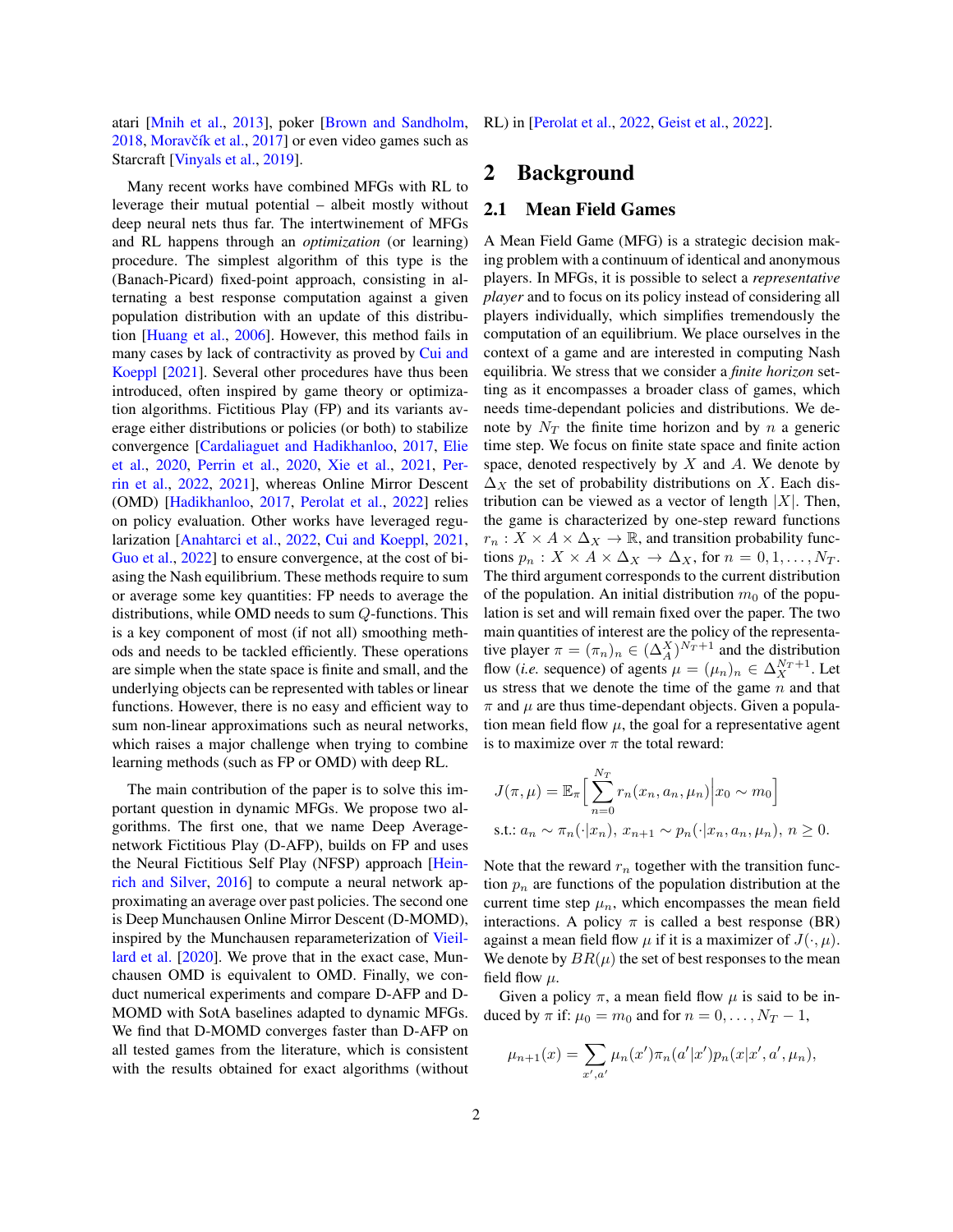which we can simply write  $\mu_{n+1} = P_n^{\mu_n, \pi_n} \mu_n$ , where  $P_n^{\mu_n, \pi_n}$  is the transition matrix of  $x_n$ . We denote by  $\mu^{\pi}$  or  $\Phi(\pi) \in \Delta_X^{N_T+1}$  the mean-field flow induced by  $\pi$ .

**Definition 1.** A pair  $(\hat{\pi}, \hat{\mu})$  is a (finite horizon) Mean Field Nash Equilibrium (MFNE) if (1)  $\hat{\pi}$  is a BR against  $\hat{\mu}$ , and (2)  $\hat{\mu}$  is induced by  $\hat{\pi}$ .

Equivalently,  $\hat{\pi}$  is a fixed point of the map  $BR \circ \Phi$ . Given a mean field flow  $\mu$ , a representative player faces a traditional MDP, which can be studied using classical tools. The value of a policy can be characterized through the Q-function defined as:  $Q_{N_T+1}^{\pi,\mu}(x, a) = 0$  and for  $n \leq$  $N_T$ ,

$$
Q_n^{\pi,\mu}(x,a) = \mathbb{E}\Big[\sum_{n' \ge n} r_{n'}(x_{n'}, a_{n'}, \mu_{n'}) \Big|(x_n, a_n) = (x,a)
$$

It satisfies the Bellman equation: for  $n \leq N_T$ ,

$$
Q_n^{\pi,\mu}(x,a) = r_n(x,a,\mu_n) + \mathbb{E}_{x',a'}[Q_{n+1}^{\pi,\mu}(x',a')], \tag{1}
$$

where  $x' \sim p(\cdot|x, a, \mu_n)$  and  $a' \sim \pi_n(\cdot|x, a, \mu_n)$ , with the convention  $Q_{N_T+1}^{\pi,\mu}(\cdot,\cdot) = 0$ . The optimal Q-function  $Q^{*,\mu}$  is the value function of any best response  $\pi^*$ against  $\mu$ . It is defined as  $Q_n^{*,\mu}(x,a) = \max_{\pi} Q_n^{\pi,\mu}(x,a)$ for every  $n, x, a$ , and it satisfies the optimal Bellman equation: for  $n \leq N_T$ ,

<span id="page-2-0"></span>
$$
Q_n^{*,\mu}(x,a) = r_n(x,a,\mu_n) + \mathbb{E}_{x',a'}[\max_{a'} Q_{n+1}^{*,\mu}(x',a')],
$$
\n(2)

where  $Q_{N_T+1}^{*,\mu}(\cdot,\cdot) = 0$ .

#### <span id="page-2-2"></span>2.2 Fictitious Play

The most straightforward method to compute a MFNE is to iteratively update in turn the policy  $\pi$  and the distribution  $\mu$ , by respectively computing a BR and the induced mean field flow. The BR can be computed with the backward induction of  $(2)$ , if the model is completely known. We refer to this method as *Banach-Picard (BP) fixed point iterations*. See Alg. [6](#page-13-0) in appendix for completeness. The convergence is ensured as soon as the composition  $BR \circ \Phi$ is a strict contraction [\[Huang et al.,](#page-10-4) [2006\]](#page-10-4). However, this condition holds only for a restricted class of games and, beyond that, simple fixed point iterations typically fail to converge and oscillations appear [\[Cui and Koeppl,](#page-10-11) [2021\]](#page-10-11).

To address this issue, a memory of past plays can be added. The *Fictitious Play (FP) algorithm*, introduced by [Brown](#page-9-10) [\[1951\]](#page-9-10) computes the new distribution at each iteration by taking the average over all past distributions instead of the latest one. This stabilizes the learning process so that convergence can be proved for a broader class of games under suitable assumptions on the structure of the game such as potential structure [\[Cardaliaguet](#page-9-8) [and Hadikhanloo,](#page-9-8) [2017,](#page-9-8) [Geist et al.,](#page-10-16) [2022\]](#page-10-16) or monotonicity [\[Perrin et al.,](#page-11-3) [2020\]](#page-11-3). The method can be summarized as follows: after initializing  $Q_n^0$  and  $\pi_n^0$  for  $n = 0, \ldots, N_T$ , repeat at each iteration k:

- $\sqrt{ }$  $\int$ 1. Distribution update:  $\mu^k = \mu^{\pi^k}$ ,  $\bar{\mu}^k = \frac{1}{k-1} \sum_{i=1}^{k-1} \mu^i$ 
	- 2. *Q*-function update:  $Q^k = Q^{*, \bar{\mu}^k}$

 $\overline{a}$ 

3. Policy update:  $\pi_n^{k+1}(.|x) = \operatorname{argmax}_a Q_n^k(x,a)$ .

<span id="page-2-1"></span> $\int \pi^i$  obtained as a BR at iteration *i*. At the end, the algorithm In the distribution update,  $\bar{\mu}^k$  corresponds to the population mean field flow obtained if, for each  $i = 1, \ldots, k-1$ , a fraction  $1/(k-1)$  of the population follows the policy returns the latest mean field flow  $\mu^k$  as well as a policy that generates this mean field flow. This can be achieved either through a single policy or by returning the vector of all past BR,  $(\pi^i)_{i=1,\dots,k-1}$ , from which  $\bar{\mu}^k$  can be recovered. See Alg. [7](#page-13-1) in appendix for completeness.

#### <span id="page-2-3"></span>2.3 Online Mirror Descent

The aforementioned methods are based on computing a BR at each iteration. Alternatively, we can follow a policy iteration based approach and simply *evaluate* a policy at each iteration. In finite horizon, this operation is less computationally expensive than computing a BR because it avoids a loop over the actions to find the optimal one.

The *Policy Iteration (PI) algorithm* for MFG [\[Cacace](#page-9-11) [et al.,](#page-9-11) [2021\]](#page-9-11) consists in repeating, from an initial guess  $\pi^0, \mu^0$ , the update: at iteration k, first evaluate the current policy  $\pi^k$  by computing  $Q^{k+1} = Q^{\pi^k, \mu^k}$ , then let  $\pi^{k+1}$  be the greedy policy such that  $\pi^{k+1}(\cdot|x)$  is a maximizer of  $Q^k(x, \cdot)$ . The evaluation step can be done with the backward induction  $(1)$ , provided the model is known. See Alg. [8](#page-14-0) in appendix for completeness.

Here again, to stabilize the learning process, one can rely on information from past iterations. Using a weighted sum over past Q-functions yields the so-called *Online Mirror Descent (OMD) algorithm* for MFG, which can be summarized as follows: after initializing  $q_n^0$  and  $\pi_n^0$  for  $n = 0, \ldots, N_T$ , repeat at each iteration k:

- 1. Distribution update:  $\mu^k = \mu^{\pi^k}$
- $\int$ 2.  $Q$ -function update:  $Q^k = Q^{\pi^k, \mu^k}$ 
	- 3. Regularized Q-function update:  $\bar{q}^{k+1} = \bar{q}^k + \frac{1}{\tau} Q^k$
	- 4. Policy update:  $\pi_n^{k+1}(\cdot|x) = \text{softmax}(\bar{q}_n^{k+1}(x, \cdot)).$

For more details, see Alg. [9](#page-14-1) in appendix. Although we focus on softmax policies in the sequel, other conjugate

 $\sqrt{ }$ 

 $\overline{\mathcal{L}}$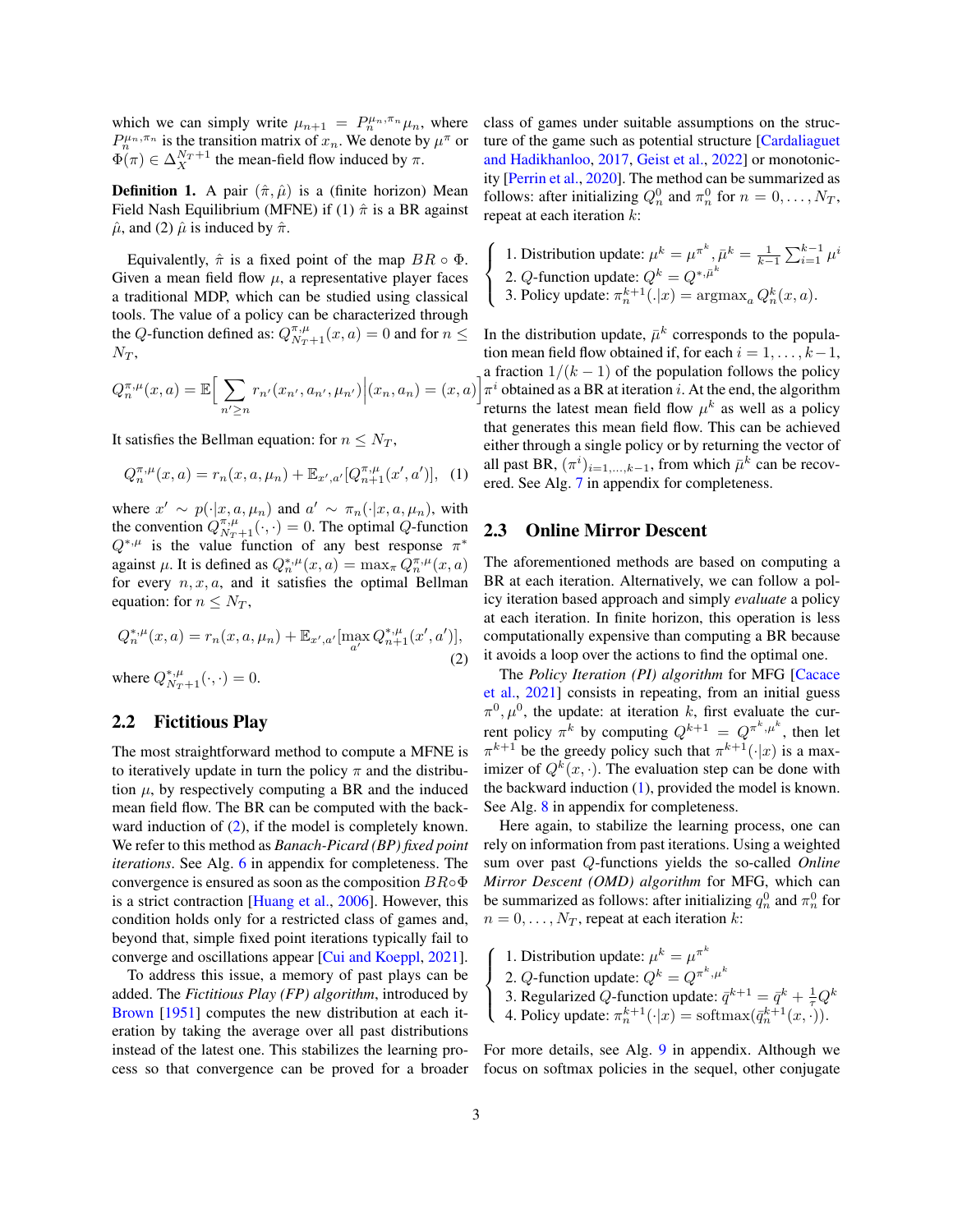functions of steep regularizers could be used in OMD, see [Perolat et al.](#page-11-7) [\[2022\]](#page-11-7).

This method is known to be empirically faster than FP, as illustrated by [Perolat et al.](#page-11-7) [\[2022\]](#page-11-7). Intuitively, this can be explained by the fact that the learning rate in FP is of the order  $1/k$  so this algorithm is slower and slower as the number of iterations increases.

#### 2.4 Deep Reinforcement Learning

Reinforcement learning aims to solve optimal control problems when the agent does not know the model  $(i.e., p and r)$  and must learn through trial and error by interacting with an environment. In a finite horizon MFG setting, we assume that a representative agent is encoded by a policy  $\pi$ , either explicitly or implicitly (through a Q-function) and can realize an episode, in the following sense: for  $n = 0, \ldots, N_T$ , the agent observes  $x_n$  (with  $x_0 \sim m_0$ ), chooses action  $a_n \sim \pi_n(\cdot|x_n)$ , and the environment returns a realization of  $x_{n+1} \sim p_n(\cdot|x_n, a_n, \mu_n)$ and  $r_n(x_n, a_n, \mu_n)$ . Note that the agent does not need to observe directly the mean field flow  $\mu_n$ , which simply enters as a parameter of the transition and cost functions  $p_n$  and  $r_n$ .

Based on such samples, the agent can approximately compute the Q-functions  $Q^{\pi,\mu}$  and  $Q^{*,\mu}$  following [\(1\)](#page-2-1) and [\(2\)](#page-2-0) respectively where the expectation is replaced by Monte-Carlo samples. In practice, we often use trajectories starting from time 0 and state  $x_0 \sim m_0$  instead of starting from any pair  $(x, a)$ . Vanilla RL considers infinite horizon, discounted problems and looks for a stationary policy, whereas we consider a finite-horizon setting with non-stationary policies. To simplify the implementation, we treat time as part of the state by considering  $(n, x_n)$  as the state. We can then use standard Q-learning. However, it is important to keep in mind that the Bellman equations are not fixed-point equation for some stationary Bellman operators.

When the state space is large, it becomes impossible to evaluate precisely every pair  $(x, a)$ . Motivated by both memory efficiency and generalization, we can approximate the Q-functions by non linear functions such as neural networks, say  $Q_{\theta}^{\pi,\mu}$  and  $Q_{\theta}^{*,\mu}$ , parameterized by  $\theta$ . Then, the quantities in  $(1)$  and  $(2)$  are replaced by the minimization of a loss to train the neural network parameters  $\theta$ . Namely, treating time as an input, one minimizes over  $\theta$  the quantities

$$
\hat{\mathbb{E}}\left[\left|Q_{\theta,n}^{\pi,\mu}(x,a)-r_n(x,a,\mu_n)-Q_{\theta,t,n+1}^{\pi,\mu}(x',a')\right|^2\right]
$$
\n
$$
\hat{\mathbb{E}}\left[\left|Q_{\theta,n}^{*,\mu}(x,a)-r_n(x,a,\mu_n)-\max_{a'}Q_{\theta,t,n+1}^{*,\mu}(x',a')\right|^2\right],
$$

where  $\hat{\mathbb{E}}$  is an empirical expectation based on Monte Carlo samples and  $\theta_t$  is the parameter of a target network.

# 3 Deep Reinforcement Learning for MFGs

To develop scalable methods for solving MFGs, a natural idea consists in combining the above optimization methods (FP and OMD) with deep RL. This requires summing or averaging policies or distributions, and induces hereby a major challenge as they are approximated by non linear operators, such as neural networks. In this section, we develop innovative and scalable solutions to cope with this. In the sequel, we denote  $Q_{\theta}((n, x), a)$  with the time in the input when we refer to the neural network Q-function.

#### 3.1 Deep Average-network Fictitious Play

To develop a model-free version of FP, one first needs to compute a BR at each iteration, which can be done using standard deep RL methods, such as DQN [\[Mnih et al.,](#page-10-9) [2013\]](#page-10-9). A policy that generates the average distribution over past iterations can be obtained by simply keeping in memory all the BRs from past iterations. This approach has already been used successfully *e.g.* by [Perrin et al.](#page-11-3) [\[2020,](#page-11-3) [2021\]](#page-11-6). However, it requires a memory that is linear in the number of iterations and each element is potentially large (*e.g.*, a deep neural network), which does not scale well. Indeed, as the complexity of the environment grows, we expect FP to need more and more iterations to converge, and hence the need to keep track of a larger and larger number of policies.

An alternative approach is to learn along the way the policy generating the average distribution. We propose to do so by keeping a buffer of state-action pairs generated by past BRs and learning the average policy by minimizing a categorical loss. To tackle potentially complex environments, we rely on a neural network representation of the policy. This approach is inspired by the Neural Fictitious Self Play (NFSP) method [\[Heinrich and Sil](#page-10-15)[ver,](#page-10-15) [2016\]](#page-10-15), developed initially for imperfect information games with a finite number of players, and adapted here to the MFG setting. The proposed algorithm, that we call D-AFP because it learns an average policy, is summarized in Alg. [1.](#page-4-0) Details are in Appx. [B.](#page-15-0)

This allows us to learn an approximation of the MFNE policy with a single neural network instead of having it indirectly through a collection of neural networks for past BRs. After training, we can use this neural average policy in a straightforward way. Although the buffer is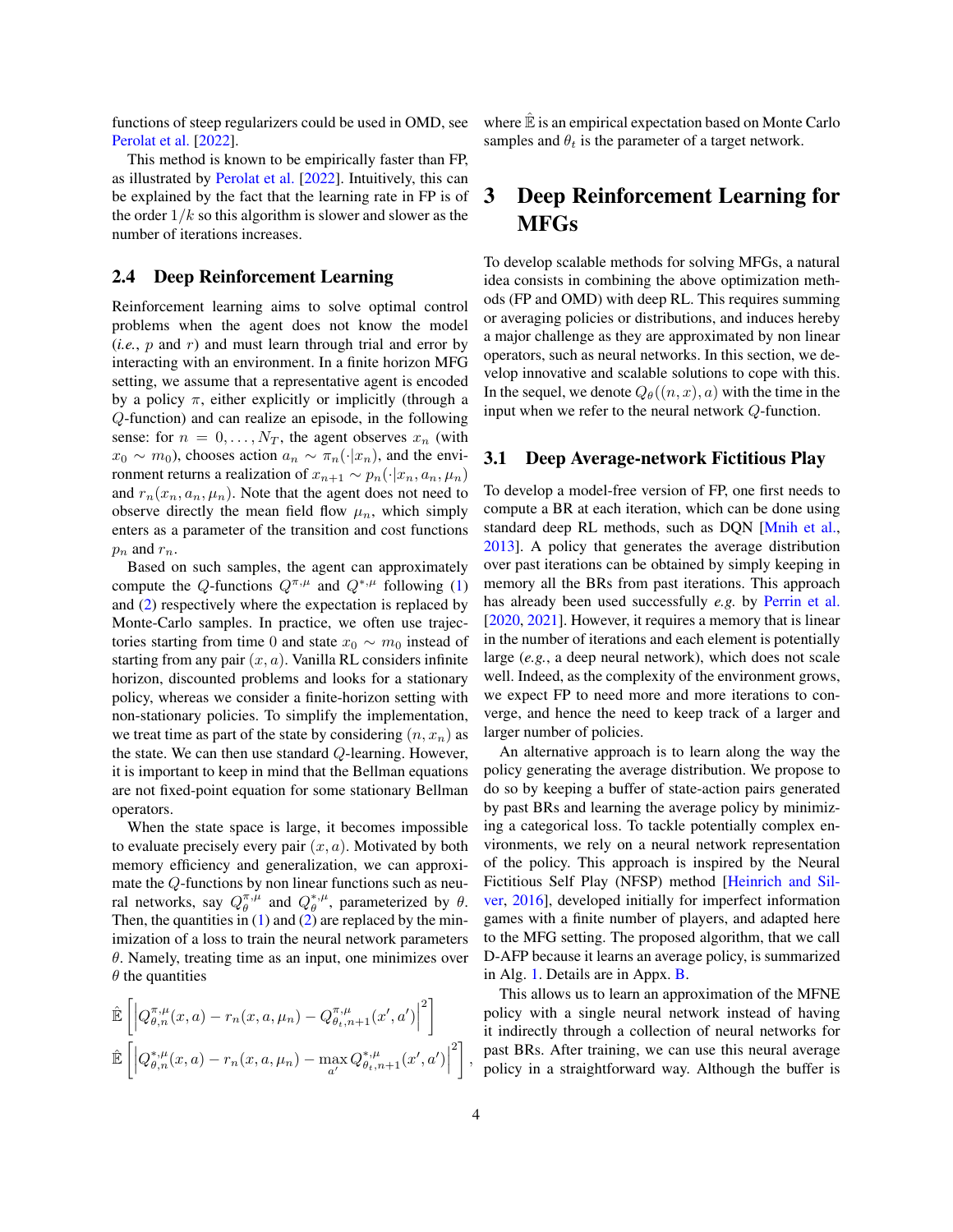<span id="page-4-0"></span>Algorithm 1: D-AFP

- 1: Initialize an empty reservoir buffer  $M_{SL}$  for supervised learning of average policy
- 2: Initialize the parameters  $\vec{\theta}^0$
- 3: for  $k = 1, ..., K$  do
- 4: **1. Distribution:** Generate  $\bar{\mu}^k$  with  $\bar{\pi}_{\bar{\theta}^{k-1}}$
- 5: **2. BR:** Train  $\hat{\pi}_{\theta^k}$  against  $\bar{\mu}^{k-1}$ , *e.g.* using DQN
- 6: Collect  $N_{samples}$  state-action using  $\hat{\pi}_{\theta^k}$  and add them to  $M_{SL}$
- 7: **3. Average policy:** Update  $\bar{\pi}_{\bar{\theta}^k}$  by adjusting  $\bar{\theta}^k$ (through gradient descent) to minimize:

$$
\mathcal{L}(\bar{\theta}) = \mathbb{E}_{(s,a)\sim \mathcal{M}_{SL}}[-\log(\bar{\pi}_{\bar{\theta}}(a|s))],
$$

where  $\bar{\pi}_{\bar{\theta}}$  is the neural net policy with parameters  $\bar{\theta}$ 8: end for

9: Return  $\bar{\mu}^K, \bar{\pi}_{\bar{\theta}^K}$ 

not needed after training, a drawback of this method is that during the training it requires to keep a buffer whose size increases linearly with the number of iterations. This motivates us to investigate a modification of OMD which is not only empirically faster, but also less memory consuming.

### 3.2 Deep Munchausen Online Mirror Descent

We now turn our attention to the combination of OMD and deep RL. One could simply use RL for the policy evaluation step by estimating the  $Q$ -function using equation  $(1)$ . However, it is not straightforward to train a neural network to approximate the cumulative Q-function. To that end, we propose a reparameterization allowing us to compute the cumulative Q-function in an implicit way, building on the Munchausen trick from [Vieillard et al.](#page-11-8) [\[2020\]](#page-11-8) for classical RL (with a single agent and no mean-field interactions).

Reparameterization in the exact case. OMD requires summing up Q-functions to compute the regularized Qfunction  $\bar{q}$ . However, this quantity  $\bar{q}$  is hard to approximate as there exists no straightforward way to sum up neural networks. We note that this summation is done by [Perolat et al.](#page-11-9) [\[2021\]](#page-11-9) via the use of the NeuRD loss. However, this approach relies on two types of approximations, as one must learn the correct Q-function, but also the correct sum. This is why we instead transform the OMD formulation into Munchausen OMD, which only relies on one type of approximation. We start by describing this reparameterization in the exact case, *i.e.*, without function approximation. We show that, in this case, the two formulations are equivalent.

 $\sqrt{ }$  $\int$ 

 $\overline{\mathcal{L}}$ 

<span id="page-4-2"></span>We consider the following modified Bellman equation:

$$
\tilde{Q}_{N_T+1}^{k+1}(x, a) = 0
$$
  
\n
$$
\tilde{Q}_{n-1}^{k+1}(x, a) = r(x, a, \mu_{n-1}^k) + \tau \ln \pi_{n-1}^k(a|x)
$$
 (3)  
\n
$$
+\mathbb{E}_{x', a'} \Big[ \tilde{Q}_n^{k+1}(x', a') - \tau \ln \pi_n^k(a'|x') \Big],
$$

where  $x' \sim p_n(\cdot|x, a, \mu_{n-1}^k)$  and  $a' \sim \pi_n^k(\cdot|x')$ . The red term penalizes the policy for deviating from the one in the previous iteration,  $\pi_{n-1}^k$ , while the blue term compensates for this change in the backward induction, as we will explain in the proof of Thm [1](#page-4-1) below.

The Munchausen OMD (MOMD) algorithm for MFG is as follows: after initializing  $\pi^0$ , repeat for  $k \geq 0$ :

 $\sqrt{ }$ J  $\mathcal{L}$ Distribution update:  $\mu^k = \mu^{\tilde{\pi}^k}$ Regularized Q-function update:  $\tilde{Q}_n^{k+1}$  as in [\(3\)](#page-4-2) Policy update:  $\tilde{\pi}_n^{k+1}(\cdot|x) = \text{softmax}(\frac{1}{\tau}\tilde{Q}_n^{k+1}(x,\cdot)).$ 

<span id="page-4-1"></span>Theorem 1. *MOMD is equivalent to OMD in the sense that*  $\tilde{\pi}^k = \pi^k$  for every k.

As a consequence, despite seemingly artificial log terms, this method does not bias the Nash equilibrium (in contrast with, *e.g.*, [Cui and Koeppl](#page-10-11) [\[2021\]](#page-10-11) and [Xie](#page-11-4) [et al.](#page-11-4) [\[2021\]](#page-11-4)). Thanks to this result, MOMD enjoys the same convergence guarantees as OMD, see [\[Hadikhanloo,](#page-10-13) [2017,](#page-10-13) [Perolat et al.,](#page-11-7) [2022\]](#page-11-7).

*Proof.* Step 1: Softmax transform. We first replace this projection by an equivalent viewpoint based on the Kullback-Leibler (KL) divergence, denoted by  $KL(\cdot||\cdot)$ . We will write  $Q_n^{k+1} = Q_n^{\pi^k, \mu^{\pi^k}}$  for short and  $Q_n^0 = \bar{q}_n^0$ . We have:  $\bar{q}_n^{k+1} = \frac{1}{\tau} \sum_{\ell=0}^{k+1} Q_n^{\ell}$ . We take  $\pi_n^0$  as the uniform policy over actions, in order to have a precise equivalence with the following for  $\bar{q}_n^0 = 0$ . We could consider any  $\pi_n^0$ with full support, up to a change of initialization  $\bar{q}_n^0$ . We have:

$$
\pi_n^{k+1}(\cdot|x) = \text{softmax}\left(\frac{1}{\tau} \sum_{\ell=0}^{k+1} Q_n^{\ell}(\cdot|x)\right)
$$

$$
= \underset{\pi \in \Delta_A}{\text{argmax}} \left(\langle \pi, Q_n^{k+1}(x, \cdot) \rangle - \tau KL(\pi || \pi_n^k(\cdot | x))\right),
$$
(4)

<span id="page-4-3"></span>where  $\langle \cdot, \cdot \rangle$  denotes the dot product.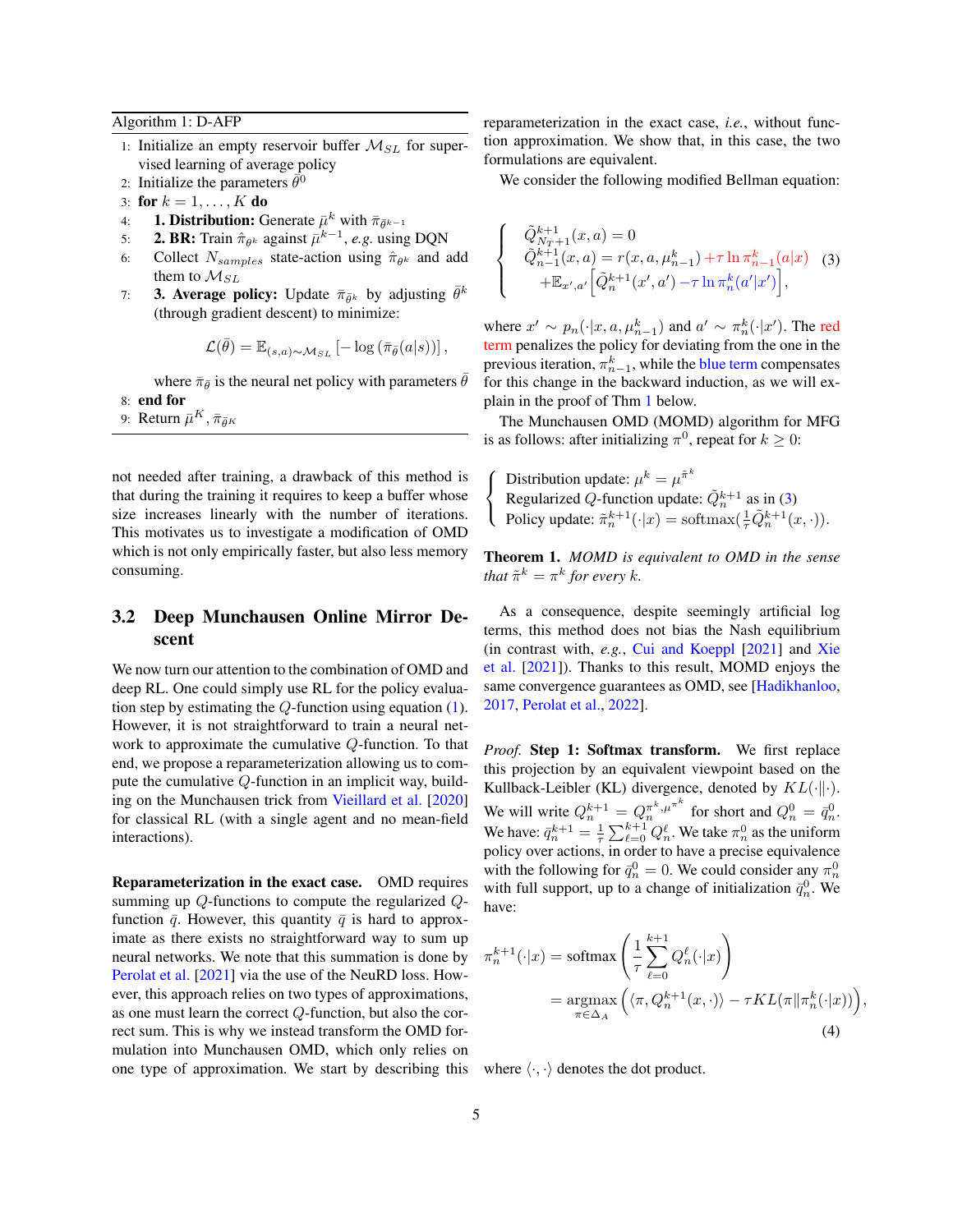Indeed, this can be checked by induction, using the Legendre-Fenchel transform: omitting  $n$  and  $x$  for brevity,

$$
\pi^{k+1} \propto \pi^k e^{\frac{1}{\tau} q^{k+1}} \propto \pi^{k-1} e^{\frac{1}{\tau} Q^k} e^{\frac{1}{\tau} Q^{k+1}} = \pi^{k-1} e^{\frac{1}{\tau} (Q^k + Q^{k+1})} \propto \dots \propto e^{\bar{q}^{k+1}}.
$$

Step 2: Munchausen trick. Simplifying a bit notations,

$$
\pi^{k+1} = \operatorname{argmax}(\langle \pi, Q^{k+1} \rangle - \tau KL(\pi \| \pi^k))
$$
  
= 
$$
\operatorname{argmax}(\langle \pi, \underbrace{Q^{k+1} + \tau \ln \pi^k}_{\tilde{Q}^{k+1}} \underbrace{-\tau \langle \pi, \ln \pi \rangle}_{+ \tau \mathcal{H}(\pi)})
$$
  
= 
$$
\operatorname{softmax}\left(\frac{1}{\tau} \tilde{Q}^{k+1}\right)
$$

where H denotes the entropy and we defined  $\tilde{Q}_n^{k+1}$  =  $Q_n^{k+1} + \tau \ln \pi_n^k$ . Since  $Q_n^{k+1}$  satisfies the Bellman equa-tion [\(1\)](#page-2-1) with  $\pi$  replaced by  $\pi^k$  and  $\mu$  replaced by  $\mu^k$ , we deduce that  $\tilde{Q}_n^{k+1}$  satisfies [\(3\)](#page-4-2).  $\Box$ 

*Remark:* In OMD,  $\frac{1}{\tau}$  (denoted  $\alpha$  in the original paper [\[Perolat et al.,](#page-11-7) [2022\]](#page-11-7)), is homogeneous to a learning rate. In the MOMD formulation,  $\tau$  can be seen as a temperature.

Stabilizing trick. We have shown that MOMD is equivalent to OMD. However, the above version of Munchausen sometimes exhibits numerical instabilities. This is because, if an action  $a$  is suboptimal in a state  $x$ , then  $\pi_n^k(a|x) \to 0$  as  $k \to +\infty$ , so  $\tilde{Q}^k(x, a)$  diverges to  $-\infty$ due to the relation  $\tilde{Q}_n^{k+1} = Q_n^{k+1} + \tau \ln \pi_n^k$ . This causes issues even in the tabular setting when we get close to a Nash equilibrium, due to numerical errors on very large numbers. To avoid this issue, we introduce another parameter, denoted by  $\alpha \in [0, 1]$  and we consider the following modified Munchausen equation:

$$
\tilde{Q}_{n-1}^{k+1}(x, a) = r_{n-1}(x, a, \mu_{n-1}^k) + \alpha \tau \log(\pi_{n-1}^{k-1}(a|x)) \n+ \mathbb{E}_{x', a'} \left[ \tilde{Q}_n^{k+1}(x', a') - \tau \ln \pi_n^k(a'|x') \right],
$$
\n(5)

where  $x' \sim p_n(\cdot|x, a, \mu_{n-1}^k)$  and  $a' \sim \pi_n^k(\cdot|x')$ . In fact, such iterations have a natural interpretation as they can be obtained by applying OMD to a regularized problem in which, when using policy  $\pi$ , a penalty  $-(1 \alpha$ ) $\tau$  log( $\pi_n(\cdot|x_n)$ ) is added to the reward  $r_n(x_n, a_n, \mu_n)$ . Details are provided in Appx. [C.](#page-17-0)

Deep RL version. Motivated by problems with large spaces, we then replace the Munchausen Q-function at iteration k, namely  $\check{Q}^k$ , by a neural network whose parameters  $\theta^k$  are trained to minimize a loss function representing [\(5\)](#page-5-0). Since we want to learn a function of time, we consider  $(n, x)$  to be the state. To be specific, given samples of transitions

$$
\left\{ \left( (n_i, x_i), a_i, r_{n_i}(x_i, a_i, \mu_{n_i}^k), (n_i + 1, x'_i) \right) \right\}_{i=1}^{N_B},
$$

with  $x'_i \sim p_{n_i}(x_i, a_i, \mu_{n_i}^k)$ , the parameter  $\theta^k$  is trained using stochastic gradient descent to minimize the empirical loss:

<span id="page-5-2"></span>
$$
\frac{1}{N_B} \sum_i \left| \check{Q}_{\theta}((n_i, x_i), a_i) - T_i \right|^2,
$$

where the target  $T_i$  is:

$$
T_i = -r_{n_i}(x_i, a_i, \mu_{n_i}^k) - \alpha \tau \log(\pi^{k-1}(a_i|(n_i, x_i)))
$$

$$
- \sum_{a'} \pi^{k-1}(a'|(n_i + 1, x_i')) \left[ \check{Q}_{\theta^{k-1}}((n_i + 1, x_i'), a') \right]
$$

$$
- \tau \log(\pi^{k-1}(a'|(n_i + 1, x_i')))\right]. \tag{6}
$$

Here the time  $n$  is passed as an input to the  $Q$ -network along with  $x$ , hence our change of notation. This way of learning the Munchausen Q-function is similar to DQN, except for two changes in the target: (1) it incorporates the penalization for deviating from the previous policy, and (2) we do not take the argmax over the next action but an average according to the previous policy. A simplified version of the algorithm is presented in Alg. [2](#page-6-0) and more details are provided in Appx. [B.](#page-15-0)

# 4 Experiments

In this section, we first discuss the metric used to assess quality of learning, detail baselines to which we compare our algorithms, and finally present numerical results on diverse and numerous environments. The code for Deep Munchausen OMD is available in OpenSpiel [\[Lanctot](#page-10-17) [et al.,](#page-10-17)  $2019$  $2019$  $2019$ ].<sup>1</sup>

### <span id="page-5-0"></span>4.1 Exploitability

To assess the quality of a learnt equilibrium, we check whether, in response to the reward generated by the population MF flow, a typical player can improve their reward by deviating from the policy used by the rest of the

<span id="page-5-1"></span><sup>&</sup>lt;sup>1</sup>See [https://github.com/deepmind/open](https://github.com/deepmind/open_spiel/blob/master/open_spiel/python/mfg/algorithms/munchausen_deep_mirror_descent.py)\_spiel/blob/master/open\_ [spiel/python/mfg/algorithms/munchausen](https://github.com/deepmind/open_spiel/blob/master/open_spiel/python/mfg/algorithms/munchausen_deep_mirror_descent.py) deep mirror descent.py.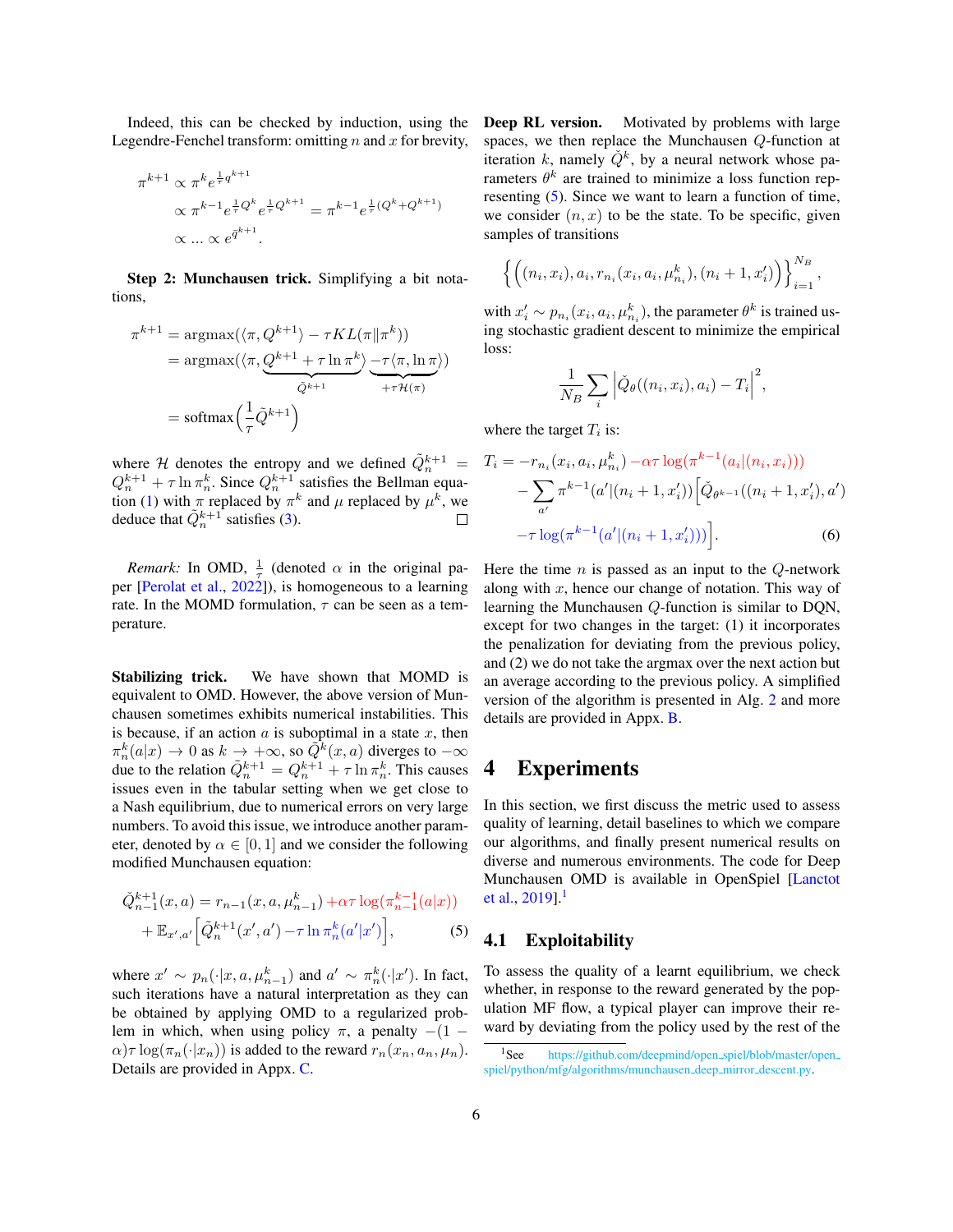<span id="page-6-0"></span>Algorithm 2: D-MOMD

- 1: **Input:** Munchausen parameters  $\tau$  and  $\alpha$ ; numbers of OMD iterations  $K$  and DQN estimation iterations  $L$
- 2: **Output:** cumulated Q value function, policy  $\pi$
- 3: Initialize the parameters  $\theta^0$
- 4: Set  $\pi^0(a|(n,x)) = \text{softmax}\left(\frac{1}{\tau}\check{Q}_{\theta^0}((n,x),\cdot)\right)(a)$
- 5: for  $k = 1, ..., K$  do
- 6: **1. Distribution:** Generate  $\mu^k$  with  $\pi^{k-1}$
- 7: **2. Value function:** Initialize  $\theta^k$
- 8: for  $\ell = 1, \ldots, L$  do
- 9: Sample a minibatch of  $N_B$  transitions:  $\left\{ \left( (n_i, x_i), a_i, r_{n_i}(x_i, a_i, \mu_{n_i}^k), (n_i + 1, x'_i) \right) \right\}_{i=1}^{N_B}$  $i=1$ with  $n_i \leq N_T$ ,  $x'_i \sim p_{n_i}(\cdot | x_i, a_i, \mu_{n_i}^k)$  and  $a_i$  is chosen by an  $\epsilon$  –greedy policy based on  $\check{Q}_{\theta^k}$
- 10: Update  $\theta^k$  with one gradient step of:

$$
\theta \mapsto \frac{1}{N_B} \sum_{i=1}^{N_B} \left| \check{Q}_{\theta}((n_i, x_i), a_i) - T_i \right|
$$
  
where  $T_i$  is defined in (6)  
11: end for

 $\begin{array}{c} \begin{array}{c} \begin{array}{c} \end{array} \\ \begin{array}{c} \end{array} \end{array} \end{array}$ 2

- 12: **3. Policy:** for all  $n, x, a$ , let  $\pi^k(a|(n,x))$  =  $\mathrm{softmax}\left(\frac{1}{\tau}\check{Q}_{\theta^k}((n,x),\cdot)\right)(a)$ 13: end for
- 14: Return  $\check{Q}_{\theta^K}, \pi^K$

population. This is formalized through the notion of exploitability.

The exploitability of a policy  $\pi$  is defined as:

$$
\mathcal{E}(\pi) = \max_{\pi'} J(\pi'; \mu^{\pi}) - J(\pi; \mu^{\pi}),
$$

where  $\mu^{\pi}$  is the mean field flow generated from  $m_0$  when using policy  $\pi$ . Intuitively a large exploitability means that, when the population plays  $\pi$ , any individual player can be much better off by deviating and choosing a different strategy, so  $\pi$  is far from being a Nash equilibrium policy. Conversely, an exploitability of 0 means that  $\pi$  is an MFNE policy. Similar notions are widely used in computational game theory [\[Zinkevich et al.,](#page-11-10) [2007,](#page-11-10) [Lanctot](#page-10-18) [et al.,](#page-10-18) [2009\]](#page-10-18).

In the sequel, we consider problems for which a BR can be computed exactly given a mean-field flow. Otherwise an approximate exploitability could be used as a good proxy to assess convergence, see *e.g.* [Perrin et al.](#page-11-6) [\[2021\]](#page-11-6).

#### 4.2 Baselines

To assess the quality of the proposed algorithms, we consider three baselines from the literature: Banach-Picard

(BP) fixed point iterations, policy iterations (PI), and Boltzmann iterations (BI). FP can be viewed as a modification of the first one, while OMD as a modification of the second one. They have been discussed at the beginning of Sec. [2.2](#page-2-2) and Sec. [2.3](#page-2-3) respectively, in the exact case. Adapting them to the model-free setting with deep networks can be done in a similar way as discussed above for D-AFP and D-MOMD. See Appx. [B](#page-15-0) for more details. The third baseline has been introduced recently by [Cui](#page-10-11) [and Koeppl](#page-10-11) [\[2021\]](#page-10-11). It consists in updating in turn the population distribution and the policy, but here the policy is computed as a weighted softmax of the optimal Q-values (and hence requires the resolution of an MDP at each iteration). More precisely, given a reference policy  $\pi_B$ , a parameter  $\eta > 0$ , and the Q-function  $Q^k$  computed at iteration  $k$ , the new policy is defined as:

$$
\pi_n^k(a|x) = \frac{\pi_{B,n}(a|x) \exp\left(Q_n^k(x,a)/\eta\right)}{\sum_{a'} \pi_{B,n}(a'|x) \exp\left(Q_n^k(x,a')/\eta\right)}.
$$

In the plots, D-BP, D-AFP, D-PI, D-BI and D-MOMD refer respectively to Deep Banach-Picard iterations, Deep Average-network Fictitious Play, Deep Policy Iteration, Deep Boltzmann Iteration, and Deep Munchausen OMD.

#### 4.3 Numerical results

Epidemics model. We first consider the SIS model of [Cui](#page-10-11) [and Koeppl](#page-10-11) [\[2021\]](#page-10-11), which is a toy model for epidemics. There are two states: susceptible (S) and infected (I). Two actions can be used: social distancing (D) or going out (U). The probability of getting infected increases if more people are infected, and is smaller when using D instead of U. The transitions are:  $p(S|I, D, \mu) = p(S|I, U, \mu)$ 0.3,  $p(I|S, U, \mu) = 0.9^2 \cdot \mu(I), p(I|S, D, \mu) = 0$ , the reward is:  $r(s, a, \mu) = -1_I(s) - 0.5 \cdot 1_D(s)$ , and the horizon is  $N_T = 50$ . Note that, although this model has only two states, the state dynamics is impacted by the distribution, which is generally challenging when computing MFG solutions. As shown in Fig. [1,](#page-7-0) both D-MOMD and D-AFP generate an exploitability diminishing with the learning steps, whereas the other baselines are not able to do so. Besides, D-MOMD generates smooth state trajectories, as opposed to the one observed in [Cui and Koeppl](#page-10-11) [\[2021\]](#page-10-11), that contained many oscillations. For this example and the following ones, we display the best exploitability curves obtained for each method after running sweeps over hyperparameters. See Appx. [D](#page-18-0) for some instances of sweeps for D-MOMD.

Linear-Quadratic MFG. We then consider an example with more states, in 1D: the classical linear-quadratic environment of [Carmona et al.](#page-10-19) [\[2015\]](#page-10-19), which admits an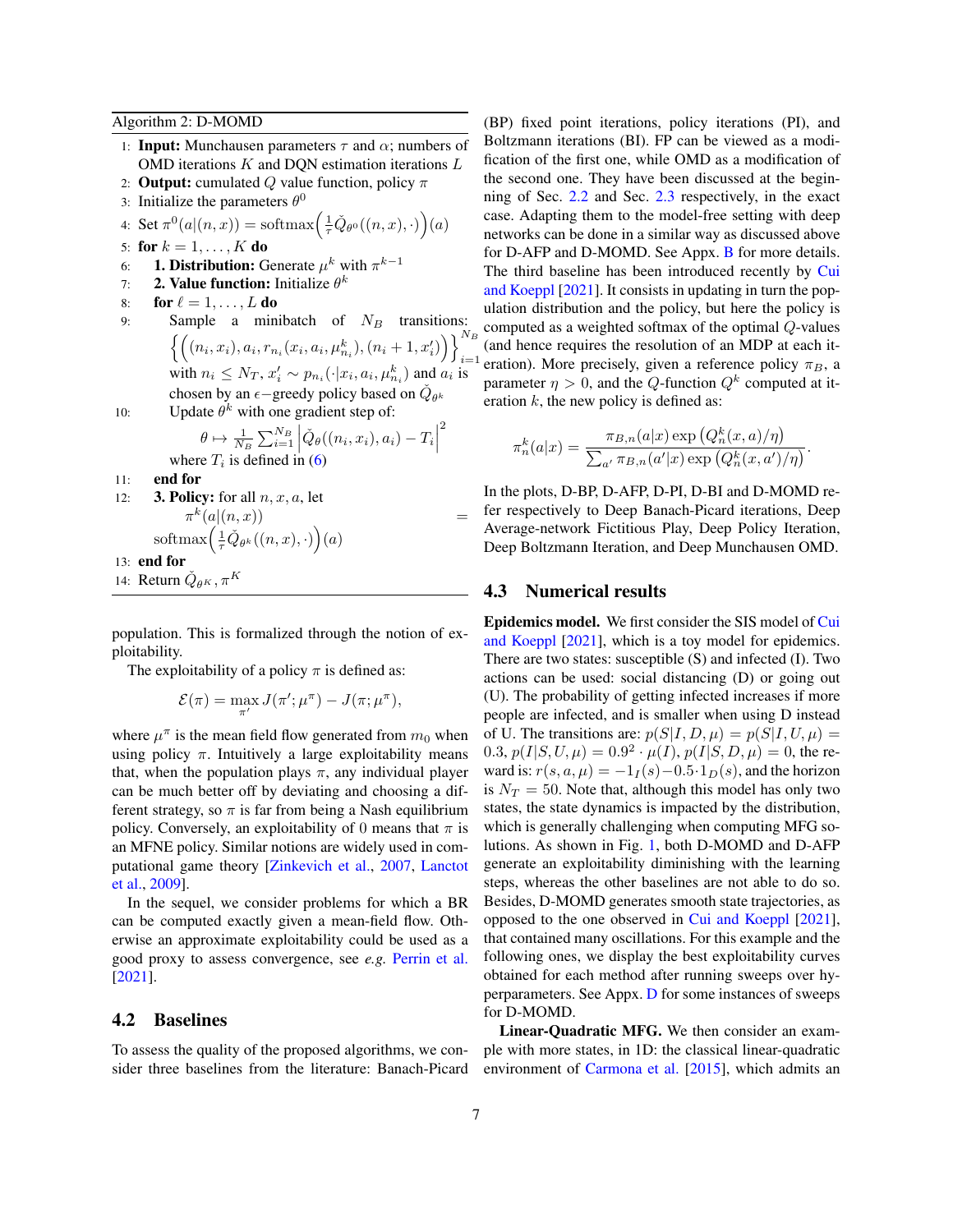<span id="page-7-0"></span>

Figure 1: Left: exploitability. Right: evolution of the distribution obtained by the policy learnt with D-MOMD.

explicit closed form solution in a continuous space-time domain. We focus on a discretized approximation [\[Per](#page-11-3)[rin et al.,](#page-11-3) [2020\]](#page-11-3) of the time grid  $\{0, \ldots, N_T\}$ , where the dynamics of the underlying state process controlled by action  $a_n$  is given by  $x_{n+1} = x_n + a_n \Delta_n + \sigma \epsilon_n \sqrt{\Delta_n}$ , with  $({\bar m}_n)_n$  the average of the population states,  $\Delta_n$  the time step and  $(\epsilon_n)_n$  i.i.d. noises on  $\{-3, -2, -1, 0, 1, 2, 3\}$ , truncated approximations of  $\mathcal{N}(0, 1)$  random variables. Given a set of actions  $(a_n)_n$  in state trajectory  $(x_n)_n$  and a mean field flow  $(\mu_n)_n$ , the reward  $r(x_n, a_n, \mu_n)$  of a representative player is given for  $n < N_T$  by

$$
\Big[-\frac{1}{2}|a_n|^2 + qa_n(\bar{m}_n - x_n) - \frac{\kappa}{2}|\bar{m}_n - x_n|^2\Big]\Delta_n,
$$

together with the terminal reward  $-\frac{c_{term}}{2}|\bar{m}_{N_T}-x_{N_T}|^2$ . The reward penalizes high actions, while providing incentives to remain close to the average state despite the noise  $(\epsilon_n)_n$ . For the experiments, we used  $N_T = 10$ ,  $\sigma = 1$ ,  $\Delta_n = 1, q = 0.01, \kappa = 0.5, c_{term} = 1$  and  $|X| = 100$ . The action space is  $\{-3, -2, -1, 0, 1, 2, 3\}.$ 

In Figure [2](#page-7-1) (top), we see that the distribution estimated by D-MOMD concentrates, as is expected from the reward encouraging a mean-reverting behavior: the population gathers as expected into a bell-shaped distribution. The analytical solution (Appx. E in [\[Perrin et al.,](#page-11-3) [2020\]](#page-11-3)) is exact in a continuous setting (*i.e.*, when the step sizes in time, state and action go to 0) but only approximate in the discrete one considered here. Hence, we choose instead to use the distribution estimated by exact tabular OMD as a benchmark, as it reaches an exploitability of  $10^{-12}$  in our experiments. Figure [2](#page-7-1) (bottom right) shows that the Wasserstein distance between the learnt distribution by D-MOMD and the benchmark decreases as the learning occurs. In Figure [2](#page-7-1) (bottom left), we see that D-MOMD and D-AFP outperform other methods in minimizing exploitability.

Exploration. We now increase the state dimension and turn our attention to a 2-dimensional grid world example. The state is the position. An action is a move, and valid moves are: left, right, up, down, or stay, as long

<span id="page-7-1"></span>

Figure 2: Top: Evolution of the distribution generated by the policy learnt by D-MOMD. Bottom left: Exploitability of different algorithms on the Linear Quadratic environment. Bottom right: Wasserstein distance between the solution learnt by D-MOMD and the benchmark one, over its iterations.

as the agent does not hit a wall. In the experiments, we consider  $10 \times 10$  states and a time horizon of  $N_T = 40$ time steps. The reward is:  $r(x, a, \mu) = r_{\text{pop}}(\mu(x)),$ where  $r_{\text{pop}}(\mu(x)) = -\log(\mu(x))$  discourages being in a crowded area – which is referred to as crowd aversion. Note that  $\mathbb{E}_{x \sim \mu}(r_{\text{pop}}(\mu(x))) = \mathcal{H}(\mu)$ , *i.e.*, the last term of the reward provides, in expectation, the entropy of the distribution. This setting is inspired by the one considered by [Geist et al.](#page-10-16) [\[2022\]](#page-10-16). The results are shown in Fig. [3.](#page-8-0) D-MOMD and D-AFP outperform all the baselines. The induced distribution matches our intuition: it spreads symmetrically until filling almost uniformly the four rooms.

Crowd modeling with congestion. We consider the same environment but with a maze, and a more complex reward function:

$$
r(x, a, \mu) = r_{\text{pos}}(x) + r_{\text{move}}(a, \mu(x)) + r_{\text{pop}}(\mu(x)),
$$

where  $r_{\text{pos}}(x) = -\text{dist}(x, x_{\text{ref}})$  is the distance to a target position  $x_{\text{ref}}, r_{\text{move}}(a, \mu(x)) = -\mu(x)\|a\|$  is a penalty for moving ( $||a|| = 1$ ) which increases with the density  $\mu(x)$  at x – which is called congestion effect in the literature. The state space has  $20 \times 20$  states, and the time horizon is  $N_T = 100$ . We see in Fig. [4](#page-8-1) that D-MOMD outperforms the other methods.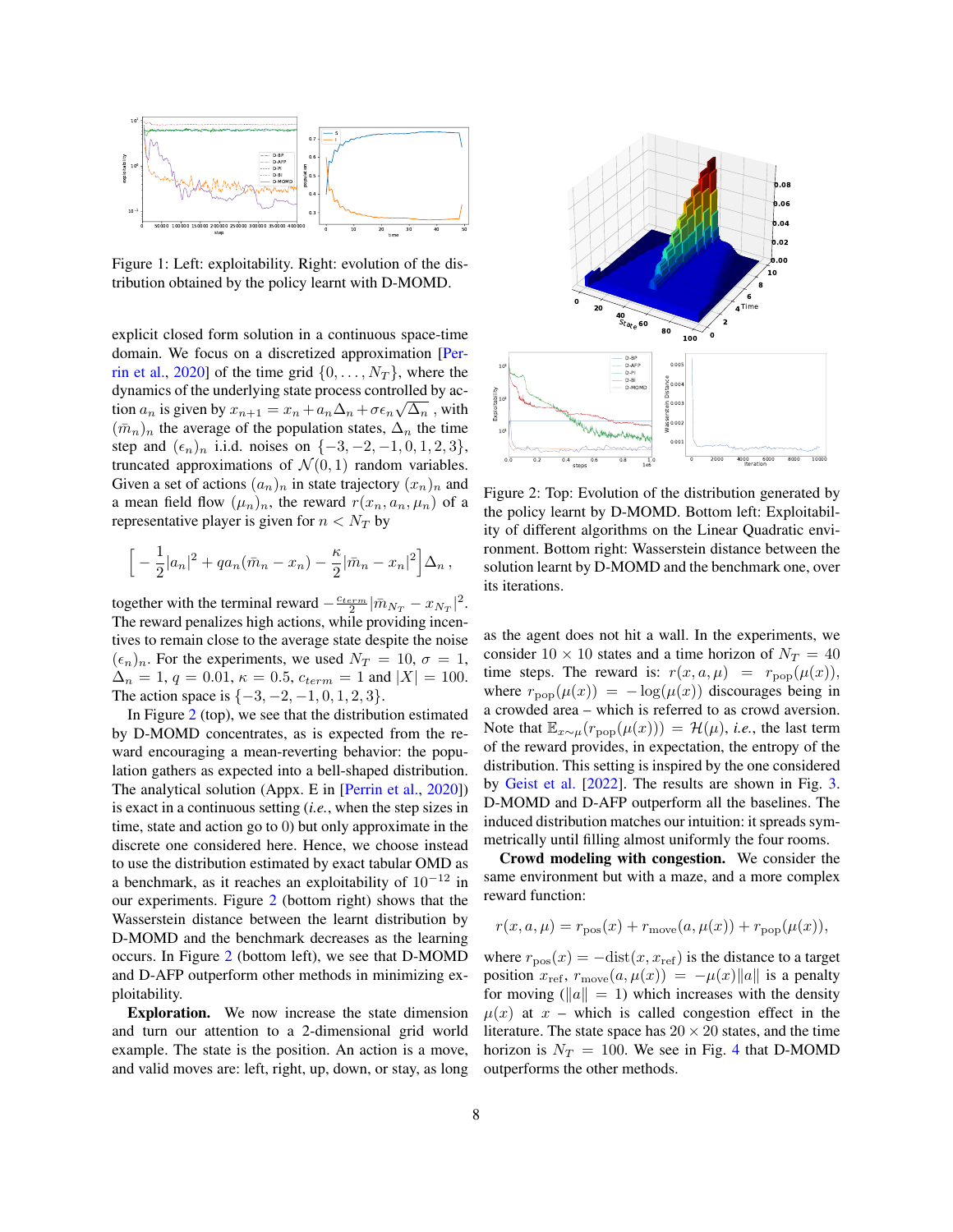<span id="page-8-0"></span>

Figure 3: Top: exploitability. Bottom: evolution of the distribution obtained by the policy learnt with D-MOMD.

<span id="page-8-1"></span>

Figure 4: Maze example. Top: exploitability. Bottom: evolution of the distribution obtained by the policy learnt with D-MOMD.

Multi-population chasing. We finally turn to an extension of the MFG framework, where agents are heterogeneous: each type of agent has its own dynamics and reward function. The environment can be extended to model multiple populations by simply extending the state space to include the population index on top of the agent's position. Following [Perolat et al.](#page-11-7) [\[2022\]](#page-11-7), we consider three populations and rewards of the form: for population  $i = 1, 2, 3$ ,

$$
r^{i}(x, a, \mu^{1}, \mu^{2}, \mu^{3}) = -\log(\mu^{i}(x)) + \sum_{j \neq i} \mu^{j}(x)\bar{r}^{i,j}(x).
$$

where  $\bar{r}^{i,j} = -\bar{r}^{j,i}$ , with  $\bar{r}^{1,2} = -1$ ,  $\bar{r}^{1,3} = 1$ ,  $\bar{r}^{2,3} = -1$ . In the experiments, three are  $5 \times 5$  states and the time horizon is  $N_T = 10$  time steps. The initial distributions are in the corners, the number of agents of each population is fixed, and the reward encourages the agent to chase the population it dominates and flee the dominating one. We see in Fig. [5](#page-8-2) that D-AFP outperform the baselines and D-MOMD performs even better.

<span id="page-8-2"></span>

Figure 5: Multi-population chasing example. Top: Exploitability. Bottom: evolution of the distributions for the three populations.

# 5 Conclusion

In this work, we proposed two scalable algorithms that can compute Nash equilibria in various MFGs in the finite horizon setting. The first one, D-AFP, is the first implementation of Fictitious Play for MFGs that does not need to keep all previous best responses in memory and that learns an average policy with a single neural network. The second one, D-MOMD, takes advantage of a subtle reparameterization to learn implicitly a sum of Q-functions usually required in the Online Mirror Descent algorithm. We demonstrated numerically that they both perform well on five benchmark problems and that D-MOMD consistently performs better than D-AFP as well as three baselines from the literature.

Related Work. Only a few works try to learn Nash equilibria in non-stationary MFGs. [Guo et al.](#page-10-20) [\[2020\]](#page-10-20) establish the existence and uniqueness of dynamic Nash equilibrium under strict regularity assumptions in their Section 9, but their RL and numerical experiments are restricted to the stationary setting. [Perolat et al.](#page-11-7) [\[2022\]](#page-11-7) prove that continuous-time OMD converges to the Nash equilibrium in monotone MFGs, supported by numerical experiments involving trillions of states; however, their approach is purely based on the model and not RL. [Mishra](#page-10-21) [et al.](#page-10-21) [\[2020\]](#page-10-21) propose an RL-based sequential approach to dynamic MFG, but this method relies on functions of the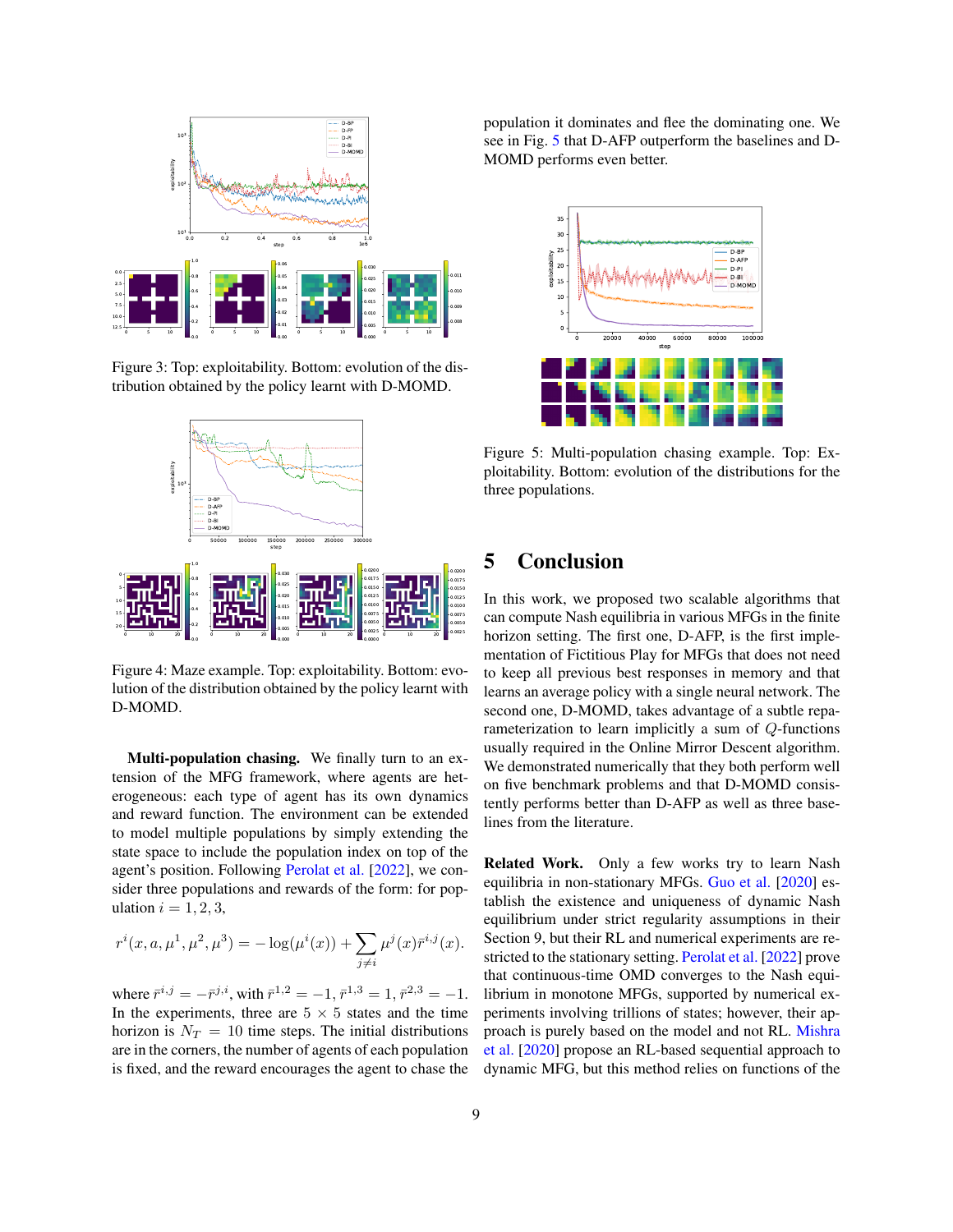distribution, which is not scalable when the state space is large. [Perrin et al.](#page-11-3) [\[2020\]](#page-11-3) prove the convergence of FP for monotone MFGs and provide experimental results with model-free methods (Q-learning); however, they avoid the difficulty of mixing policies by relying on tabular repre-sentations for small environments. [Cui and Koeppl](#page-10-11) [\[2021\]](#page-10-11) propose a deep RL method with regularization to learn Nash equilibria in finite horizon MFGs; however, the regularization biases the equilibrium and they were not able to make it converge in complex examples, whereas D-MOMD outperforms the baselines in all the games we considered. [Perrin et al.](#page-11-5) [\[2022\]](#page-11-5) and [Perrin et al.](#page-11-6) [\[2021\]](#page-11-6) use another version of FP with neural networks, but their approach needs to keep in memory all the BRs learnt during the iterations, which cannot scale to complex MFGs. In our D-OMD algorithm the policy is computed using a softmax, which is reminiscent of maximum entropy RL methods [\[Todorov,](#page-11-11) [2008,](#page-11-11) [Toussaint,](#page-11-12) [2009,](#page-11-12) [Rawlik et al.,](#page-11-13) [2012\]](#page-11-13) which led to efficient deep RL methods such as soft actor critic [\[Haarnoja et al.,](#page-10-22) [2018\]](#page-10-22). However there is a crucial difference: here we use a KL divergence with respect to the previous policy, as can be seen in [\(4\)](#page-4-3).

Future work. We would like to include more complex examples, with larger state spaces or even continuous spaces. Continuous state spaces should be relatively easy to address, as neural networks can handle continuous inputs, while continuous actions would require some adjustments particularly to compute argmax or softmax of Qfunctions. Furthermore continuous spaces require manipulating continuous population distributions, raising additional questions related to how to represent and estimate them efficiently.

### Acknowledgements

We would like to thank the anonymous referees for their helpful comments. This project was done while Mathieu Laurière was a visiting faculty researcher at Google Brain. This research project is supported in part by the National Research Foundation, Singapore under its AI Singapore Program (AISG Award No: AISG2- RP-2020-016), NRF 2018 Fellowship NRF-NRFF2018- 07, NRF2019-NRF-ANR095 ALIAS grant, grant PIE-SGP-AI-2020-01, AME Programmatic Fund (Grant No. A20H6b0151) from the Agency for Science, Technology and Research (A\*STAR) and Provost's Chair Professorship grant RGEPPV2101.

## References

- <span id="page-9-0"></span>Yves Achdou and Italo Capuzzo-Dolcetta. Mean field games: numerical methods. *SIAM J. Numer. Anal.*, 48 (3):1136–1162, 2010.
- <span id="page-9-3"></span>Yves Achdou and Mathieu Laurière. Mean field games and applications: Numerical aspects. *Mean Field Games*, pages 249–307, 2020.
- <span id="page-9-9"></span>Berkay Anahtarci, Can Deha Kariksiz, and Naci Saldi. Q-learning in regularized mean-field games. *Dynamic Games and Applications*, pages 1–29, 2022.
- <span id="page-9-2"></span>Luis M. Briceño Arias, Dante Kalise, and Francisco J. Silva. Proximal methods for stationary mean field games with local couplings. *SIAM J. Control Optim.*, 56(2):801–836, 2018.
- <span id="page-9-10"></span>George W Brown. Iterative solution of games by fictitious play. *Activity analysis of production and allocation*, 13 (1):374–376, 1951.
- <span id="page-9-7"></span>Noam Brown and Tuomas Sandholm. Superhuman ai for heads-up no-limit poker: Libratus beats top professionals. *Science*, 359(6374):418–424, 2018.
- <span id="page-9-11"></span>Simone Cacace, Fabio Camilli, and Alessandro Goffi. A policy iteration method for mean field games. *ESAIM: COCV*, 27:85, 2021.
- <span id="page-9-6"></span>Murray Campbell, A Joseph Hoane Jr, and Feng-hsiung Hsu. Deep blue. *Artificial intelligence*, 134(1-2):57– 83, 2002.
- <span id="page-9-5"></span>Haoyang Cao, Xin Guo, and Mathieu Laurière. Connecting GANs, mean-field games, and optimal transport. *arXiv preprint arXiv:2002.04112*, 2020.
- <span id="page-9-8"></span>Pierre Cardaliaguet and Saeed Hadikhanloo. Learning in mean field games: the fictitious play. *ESAIM Cont. Optim. Calc. Var.*, 2017.
- <span id="page-9-1"></span>Elisabetta Carlini and Francisco J. Silva. A fully discrete semi-Lagrangian scheme for a first order mean field game problem. *SIAM J. Numer. Anal.*, 52(1):45–67, 2014.
- <span id="page-9-4"></span>René Carmona and Mathieu Laurière. Convergence analysis of machine learning algorithms for the numerical solution of mean field control and games: II–the finite horizon case. *Forthcoming in Annals of Applied Probability (arXiv:1908.01613)*, 2019.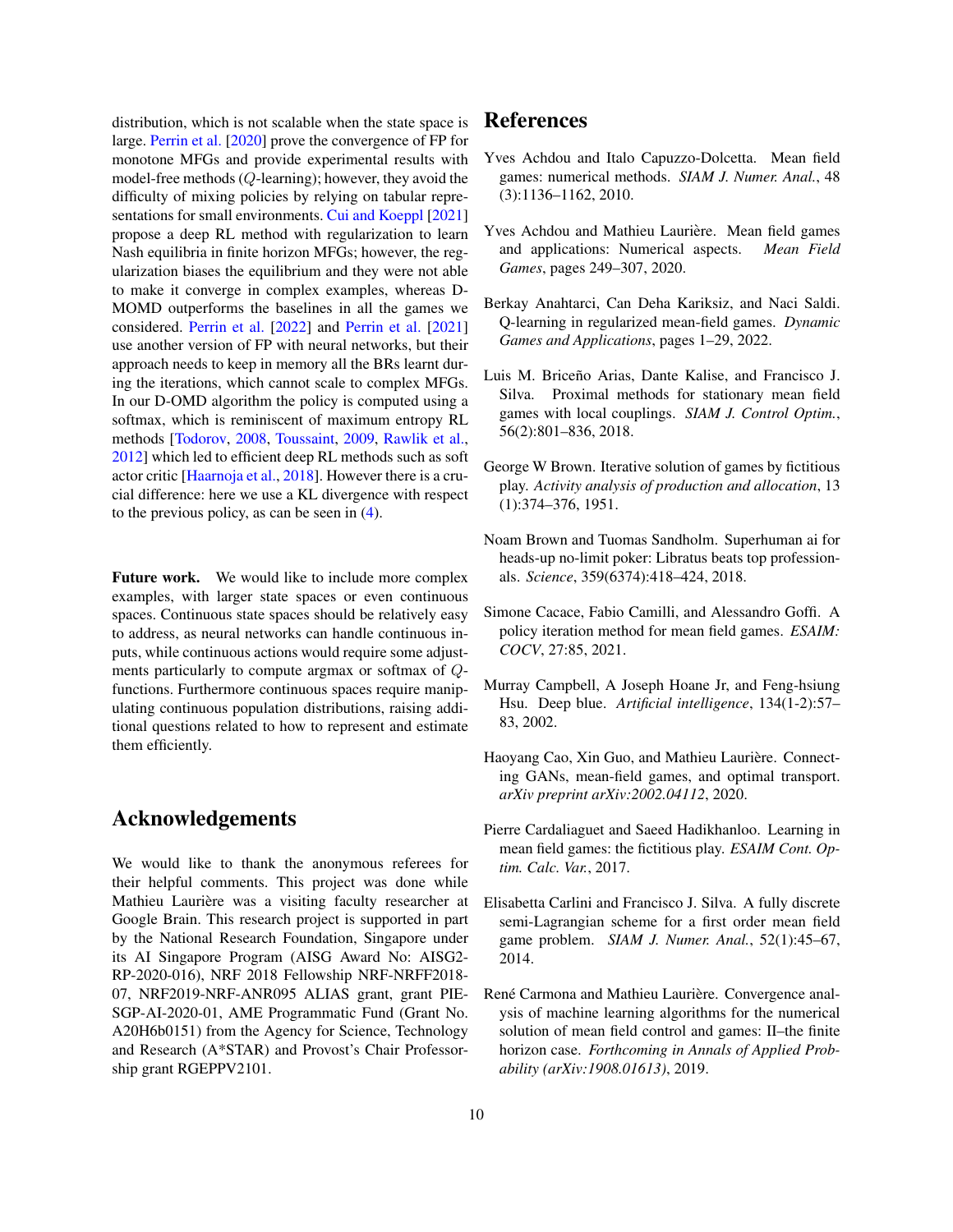- <span id="page-10-7"></span>René Carmona and Mathieu Laurière. Deep learning for mean field games and mean field control with applications to finance. *Machine Learning in Financial Markets: A guide to contemporary practises, editors: A. Capponi and C.-A. Lehalle, Cambridge University Press (Preprint arXiv:2107.04568)*, 2022.
- <span id="page-10-19"></span>René Carmona, Jean-Pierre Fouque, and Li-Hsien Sun. Mean field games and systemic risk. *Communications in Mathematical Sciences*, 13(4):911–933, 2015.
- <span id="page-10-11"></span>Kai Cui and Heinz Koeppl. Approximately solving mean field games via entropy-regularized deep reinforcement learning. In *proc. of AISTATS*, 2021.
- <span id="page-10-2"></span>Constantinos Daskalakis, Paul W. Goldberg, and Christos H. Papadimitriou. The complexity of computing a Nash equilibrium. In *proc. of ACM Symposium on Theory of Computing*, 2006.
- <span id="page-10-12"></span>Romuald Elie, Julien Perolat, Mathieu Laurière, Matthieu Geist, and Olivier Pietquin. On the convergence of model free learning in mean field games. In *proc. of AAAI*, 2020.
- <span id="page-10-5"></span>Jean-Pierre Fouque and Zhaoyu Zhang. Deep learning methods for mean field control problems with delay. *Frontiers in Applied Mathematics and Statistics*, 6:11, 2020.
- <span id="page-10-16"></span>Matthieu Geist, Julien Pérolat, Mathieu Laurière, Romuald Elie, Sarah Perrin, Olivier Bachem, Rémi Munos, and Olivier Pietquin. Concave utility reinforcement learning: the mean-field game viewpoint. In *proc. of AAMAS*, 2022.
- <span id="page-10-6"></span>Maximilien Germain, Joseph Mikael, and Xavier Warin. Numerical resolution of McKean-Vlasov FBSDEs using neural networks. *Methodology and Computing in Applied Probability*, pages 1–30, 2022.
- <span id="page-10-0"></span>Ian Goodfellow, Yoshua Bengio, and Aaron Courville. *Deep learning*. MIT press, 2016.
- <span id="page-10-1"></span>Ian Goodfellow, Jean Pouget-Abadie, Mehdi Mirza, Bing Xu, David Warde-Farley, Sherjil Ozair, Aaron Courville, and Yoshua Bengio. Generative adversarial networks. *Communications of the ACM*, 2020.
- <span id="page-10-20"></span>Xin Guo, Anran Hu, Renyuan Xu, and Junzi Zhang. A general framework for learning mean-field games. *arXiv preprint arXiv:2003.06069*, 2020.
- <span id="page-10-14"></span>Xin Guo, Renyuan Xu, and Thaleia Zariphopoulou. Entropy regularization for mean field games with learning. *Mathematics of Operations Research*, 2022.
- <span id="page-10-22"></span>Tuomas Haarnoja, Aurick Zhou, Pieter Abbeel, and Sergey Levine. Soft actor-critic: Off-policy maximum entropy deep reinforcement learning with a stochastic actor. In *International conference on machine learning*, pages 1861–1870. PMLR, 2018.
- <span id="page-10-13"></span>Saeed Hadikhanloo. Learning in anonymous nonatomic games with applications to first-order mean field games. *arXiv preprint arXiv:1704.00378*, 2017.
- <span id="page-10-15"></span>Johannes Heinrich and David Silver. Deep reinforcement learning from self-play in imperfect-information games. *arXiv preprint arXiv:1603.01121*, 2016.
- <span id="page-10-4"></span>Minyi Huang, Roland P. Malhamé, and Peter E. Caines. Large population stochastic dynamic games: closedloop McKean-Vlasov systems and the Nash certainty equivalence principle. *Communications in Information & Systems*, 6, 2006.
- <span id="page-10-18"></span>Marc Lanctot, Kevin Waugh, Martin Zinkevich, and Michael Bowling. Monte Carlo sampling for regret minimization in extensive games. In *proc. of NeurIPS*, volume 22, pages 1078–1086, 2009.
- <span id="page-10-8"></span>Marc Lanctot, Vinicius Zambaldi, Audrunas Gruslys, Angeliki Lazaridou, Karl Tuyls, Julien Pérolat, David Silver, and Thore Graepel. A unified game-theoretic approach to multiagent reinforcement learning. *Advances in neural information processing systems*, 30, 2017.
- <span id="page-10-17"></span>Marc Lanctot, Edward Lockhart, Jean-Baptiste Lespiau, Vinicius Zambaldi, Satyaki Upadhyay, Julien Pérolat, Sriram Srinivasan, Finbarr Timbers, Karl Tuyls, Shayegan Omidshafiei, et al. Openspiel: A framework for reinforcement learning in games. *arXiv preprint arXiv:1908.09453*, 2019.
- <span id="page-10-3"></span>Jean-Michel Lasry and Pierre-Louis Lions. Mean field games. *Jpn. J. Math.*, 2007. ISSN 0289-2316.
- <span id="page-10-21"></span>Rajesh K Mishra, Deepanshu Vasal, and Sriram Vishwanath. Model-free reinforcement learning for nonstationary mean field games. In *2020 59th IEEE Conference on Decision and Control (CDC)*, pages 1032– 1037. IEEE, 2020.
- <span id="page-10-9"></span>Volodymyr Mnih, Koray Kavukcuoglu, David Silver, Alex Graves, Ioannis Antonoglou, Daan Wierstra, and Martin Riedmiller. Playing atari with deep reinforcement learning. *arXiv preprint arXiv:1312.5602*, 2013.
- <span id="page-10-10"></span>Matej Moravčík, Martin Schmid, Neil Burch, Viliam Lisy, Dustin Morrill, Nolan Bard, Trevor Davis, Kevin ` Waugh, Michael Johanson, and Michael Bowling.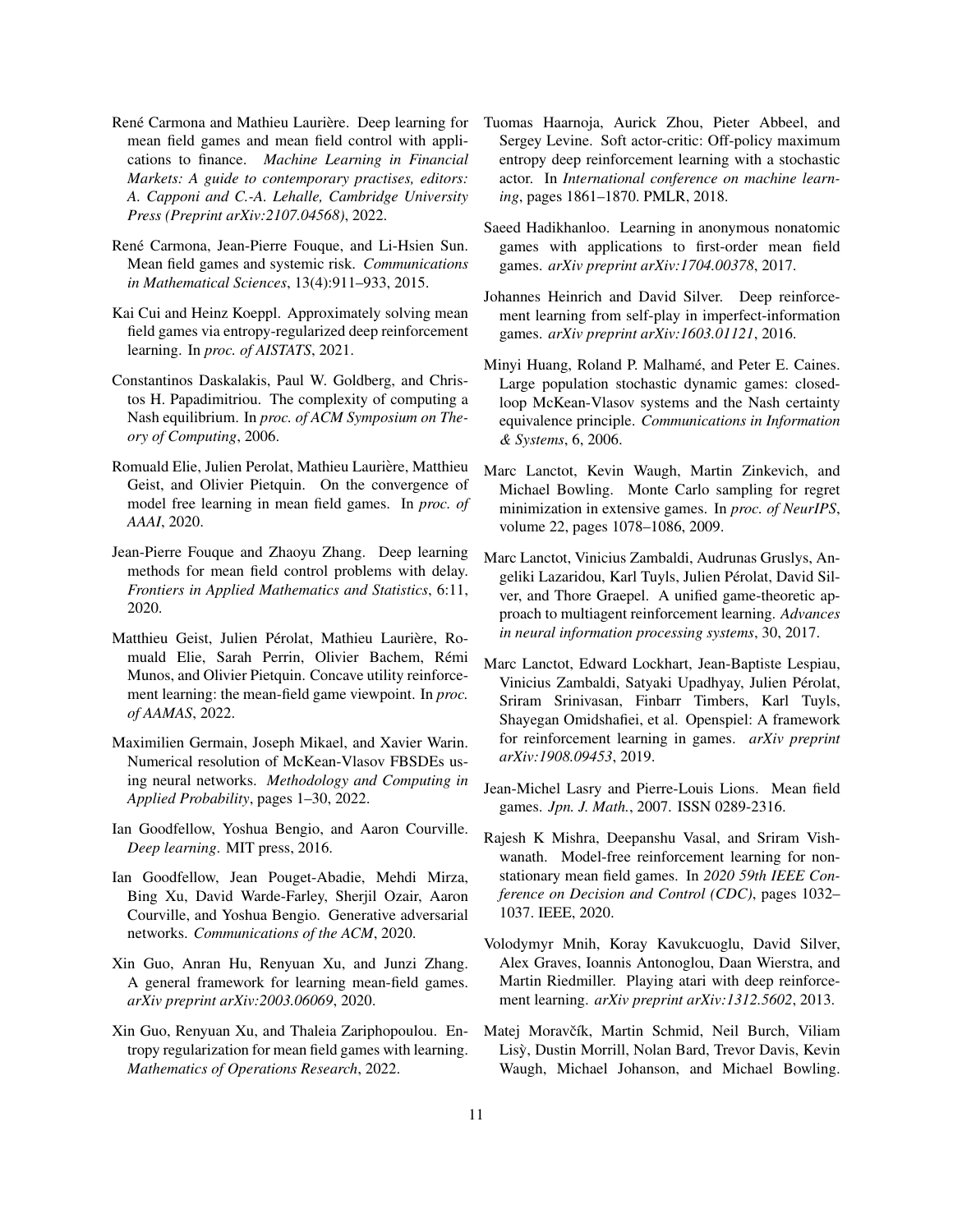Deepstack: Expert-level artificial intelligence in headsup no-limit poker. *Science*, 356(6337):508–513, 2017.

- <span id="page-11-9"></span>Julien Perolat, Remi Munos, Jean-Baptiste Lespiau, Shayegan Omidshafiei, Mark Rowland, Pedro Ortega, Neil Burch, Thomas Anthony, David Balduzzi, Bart De Vylder, et al. From poincaré recurrence to convergence in imperfect information games: Finding equilibrium via regularization. In *proc. of ICML*, 2021.
- <span id="page-11-7"></span>Julien Perolat, Sarah Perrin, Romuald Elie, Mathieu Laurière, Georgios Piliouras, Matthieu Geist, Karl Tuyls, and Olivier Pietquin. Scaling up mean field games with online mirror descent. In *proc. of AAAI*, 2022.
- <span id="page-11-3"></span>Sarah Perrin, Julien Pérolat, Mathieu Laurière, Matthieu Geist, Romuald Elie, and Olivier Pietquin. Fictitious play for mean field games: Continuous time analysis and applications. In *proc. of NeurIPS*, 2020.
- <span id="page-11-6"></span>Sarah Perrin, Mathieu Laurière, Julien Pérolat, Matthieu Geist, Romuald Elie, and Olivier Pietquin. Mean field ´ games flock! The reinforcement learning way. In *proc. of IJCAI*, 2021.
- <span id="page-11-5"></span>Sarah Perrin, Mathieu Laurière, Julien Pérolat, Romuald Elie, Matthieu Geist, and Olivier Pietquin. Generaliza- ´ tion in mean field games by learning master policies. In *proc. of AAAI*, 2022.
- <span id="page-11-13"></span>Konrad Rawlik, Marc Toussaint, and Sethu Vijayakumar. On stochastic optimal control and reinforcement learning by approximate inference. *Proceedings of Robotics: Science and Systems VIII*, 2012.
- <span id="page-11-1"></span>David Silver, Aja Huang, Chris J Maddison, Arthur Guez, Laurent Sifre, George Van Den Driessche, Julian Schrittwieser, Ioannis Antonoglou, Veda Panneershelvam, Marc Lanctot, et al. Mastering the game of Go with deep neural networks and tree search. *Nature*, 529 (7587), 2016.
- <span id="page-11-11"></span>Emanuel Todorov. General duality between optimal control and estimation. In *2008 47th IEEE Conference on Decision and Control*, pages 4286–4292. IEEE, 2008.
- <span id="page-11-12"></span>Marc Toussaint. Robot trajectory optimization using approximate inference. In *Proceedings of the 26th annual international conference on machine learning*, pages 1049–1056, 2009.
- <span id="page-11-0"></span>Karl Tuyls and Gerhard Weiss. Multiagent learning: Basics, challenges, and prospects. *AI Magazine*, 2012.
- <span id="page-11-8"></span>Nino Vieillard, Olivier Pietquin, and Matthieu Geist. Munchausen reinforcement learning. In *proc. of NeurIPS*, 2020.
- <span id="page-11-2"></span>Oriol Vinyals, Igor Babuschkin, Wojciech M Czarnecki, Michaël Mathieu, Andrew Dudzik, Junyoung Chung, David H Choi, Richard Powell, Timo Ewalds, Petko Georgiev, et al. Grandmaster level in starcraft ii using multi-agent reinforcement learning. *Nature*, 575(7782): 350–354, 2019.
- <span id="page-11-4"></span>Qiaomin Xie, Zhuoran Yang, Zhaoran Wang, and Andreea Minca. Learning while playing in mean-field games: Convergence and optimality. In Marina Meila and Tong Zhang, editors, *Proceedings of the 38th International Conference on Machine Learning*, volume 139, pages 11436–11447. PMLR, 2021.
- <span id="page-11-10"></span>Martin Zinkevich, Michael Johanson, Michael Bowling, and Carmelo Piccione. Regret minimization in games with incomplete information. In *proc. of NeurIPS*, 2007.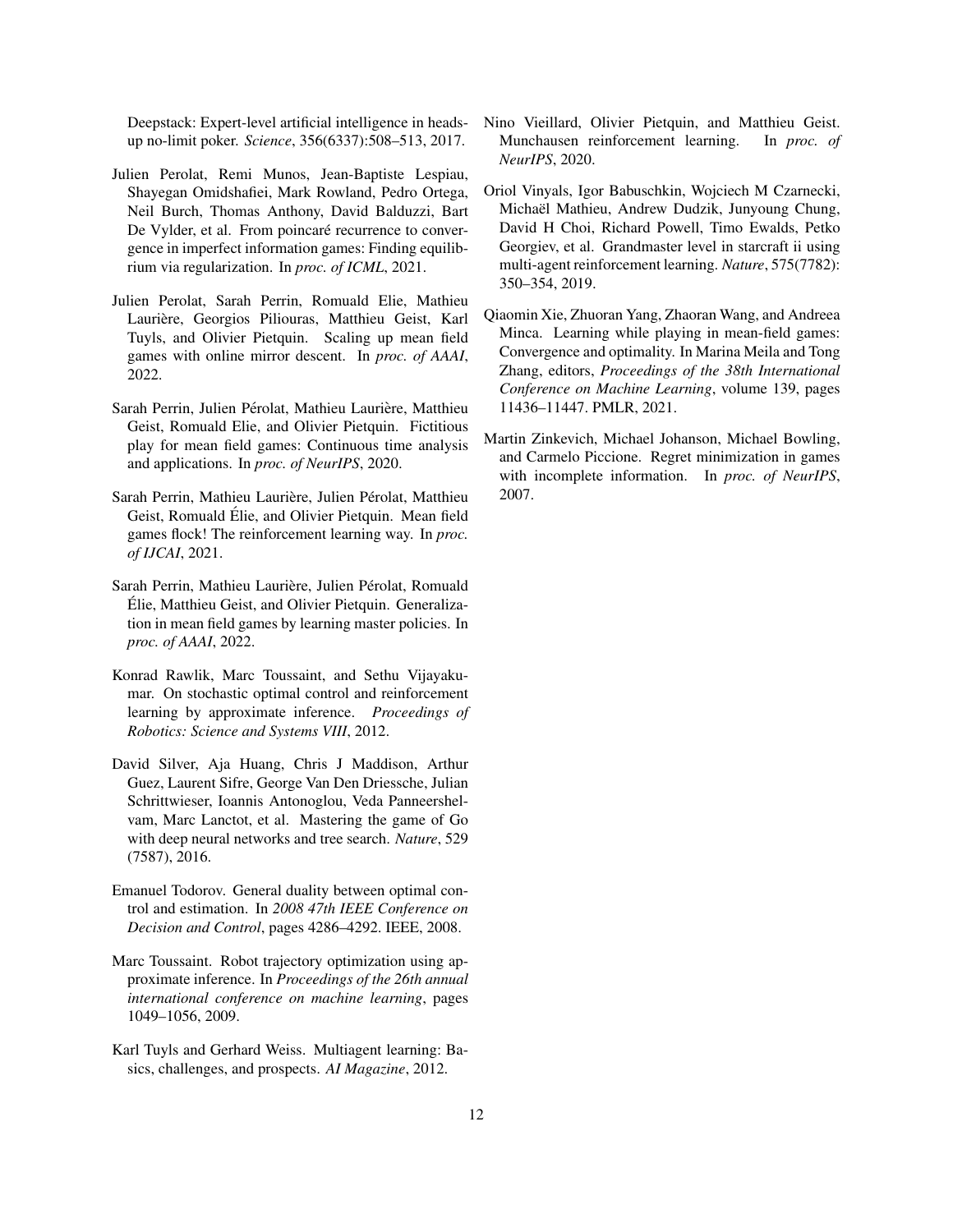<span id="page-12-0"></span>Algorithm 3: Forward update for the distribution

1: **Parameter:** policy  $\pi = (\pi_n)_{n=0,\dots,N_T}$ 2: **Output:** mean field flow  $\mu = (\mu_n)_{n=0,...,N_T} = \mu^{\pi} = (\mu_n^{\pi})_{n=0,...,N_T}$ 3: Let  $\mu_0 = m_0$ 4: **for**  $n = 1...$ ,  $N_T$  **do** 5: Let  $\mu_n^{\pi} = P_{n-1}^{\mu_{n-1}^{\pi^-}, \pi_{n-1}} \mu_{n-1}^{\pi^-}$ 6: end for 7: Return  $\mu = (\mu_n)_{n=0,...,N_T}$ 

<span id="page-12-1"></span>Algorithm 4: Backward induction for the value function evaluation

- 1: **Parameters:** policy  $\pi = (\pi_n)_{n=0,\dots,N_T}$ , mean field flow  $\mu = (\mu_n)_{n=0,\dots,N_T}$
- 2: **Output:** state-action value function  $Q^{\pi,\mu}$
- 3: Let  $Q_{N_T}(x, a) = r_{N_T}(x, a, \mu_{N_T})$ 4: for  $n = N_T - 1, \ldots, 0$  do 5: Compute

$$
Q_n(x, a) = r_n(x, a, \mu_n) + \mathbb{E}_{x' \sim p_n(\cdot | x, a, \mu_n), a' \sim \pi_n(\cdot | x')}[Q_{n+1}(x', a')]
$$

where the expectation is computed in an exact way using the knowledge of the transition:

$$
\mathbb{E}[Q_{n+1}(x',a')] = \sum_{x'} p_n(x'|x,a,\mu_n) \sum_{a'} \pi_{n+1}(a'|x') Q_{n+1}(x',a')
$$

6: end for 7: Return  $Q = (Q_n)_{n=0,...,N_T}$ 

# A Algorithms in the exact case

In this section we present algorithms to compute MFG equilibria when the model is fully known.

### A.1 Subroutines

The distribution computation for a given policy  $\pi$  is described in Alg. [3](#page-12-0) using forward (in time) iterations. The evaluation of the state-action value function for a *given policy*  $\pi$  and mean field flow  $\mu$  is described in Alg. [4.](#page-12-1) The computation of the optimal value function  $Q^{*,\mu}$  for a given  $\mu$  is described in Alg. [5.](#page-12-2) A best response against  $\mu$  can be obtained by running this algorithm and then taking an optimizer of  $Q_n^{*,\mu}(x, \cdot)$  for each  $n, x$ .

<span id="page-12-2"></span>Algorithm 5: Backward induction for the optimal value function

1: **Parameters:** mean field flow  $\mu = (\mu_n)_{n=0,...,N_T}$ 

- 2: **Output:** optimal state-action value function  $Q^{*,\mu}$
- 3: Let  $Q_{N_T}(x, a) = r_{N_T}(x, a, \mu_{N_T})$
- 4: for  $n = N_T 1, ..., 0$  do
- 5: Compute

$$
Q_n(x, a) = r_n(x, a, \mu_n) + \underbrace{\mathbb{E}_{x' \sim p_n(\cdot | x, a, \mu_n)}[\max_{a' \in A} Q_{n+1}(x', a')]}_{=\sum_{x'} p_n(x'| x, a, \mu_n) \max_{a'} Q_{n+1}(x', a')}
$$

where the expectation is computed in an exact way using the knowledge of the transition  $p_n$ 

- 6: end for
- 7: **Output:**  $Q = (Q_n)_{n=0,...,N_T}$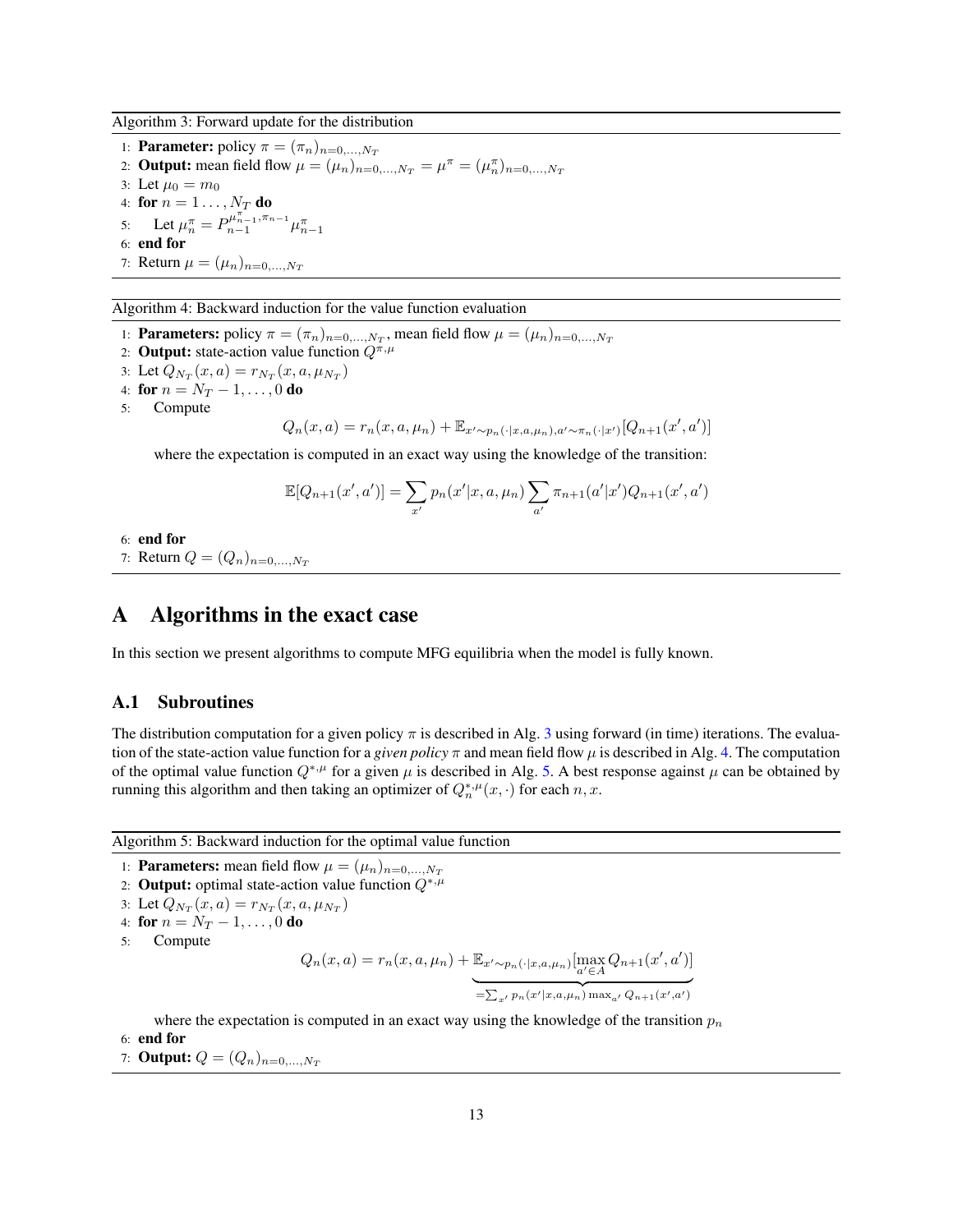#### A.2 Main algorithms with fully known model

Banach-Picard Fixed point iterations are presented in Alg. [6.](#page-13-0) Fictitious Play is described in Alg. [7.](#page-13-1) Policy iteration (for MFG) is presented in Alg. [8.](#page-14-0) Online Mirror Descent is described in Alg. [9.](#page-14-1)

<span id="page-13-0"></span>Algorithm 6: Banach-Picard (BP) fixed point

1: **Input:** Number of iterations K; optional softmax temperature  $\eta$ 

- 2: Initialize  $\pi^0$
- 3: for  $k = 0, ..., K$  do
- 4: Forward update: Compute  $\mu^k = \mu^{\pi^{k-1}}$ , *e.g.* using Alg. [3](#page-12-0) with  $\pi = \pi^{k-1}$
- [5](#page-12-2): Best response computation: Compute a BR  $\pi^k$  against  $\mu^k$ , *e.g.* by computing  $Q^{*,\mu^k}$  using Alg. 5 with  $\mu = \mu^k$ and then taking  $\pi_n^k(\cdot|x)$  as a(ny) distribution over  $\arg\max Q_n^{*,\bar{\mu}^k}(x,\cdot)$  for every  $n, x$ ; alternatively, compute a soft version:  $\pi_n^k(\cdot|x) = \text{softmax}(Q_n^{*,\mu^k}(x,\cdot)/\eta)$
- 6: end for
- 7: **Output:**  $\mu^K = (\mu^K_n)_{n=0,...,N_T}$  and policy  $\pi^K = (\pi^K_n)_{n=0,...,N_T}$

#### <span id="page-13-1"></span>Algorithm 7: Fictitious Play (FP)

- 1: Input: Number of iterations K
- 2: Initialize  $\pi^0$
- 3: for  $k = 0, \ldots, K$  do
- 4: Forward update: Compute  $\mu^k = \mu^{\pi^{k-1}}$ , *e.g.* using Alg. [3](#page-12-0) with  $\pi = \pi^{k-1}$
- 5: Average distribution update: Compute  $\bar{\mu}^k$  as the average of  $(\mu^0, \dots, \mu^{\pi^k})$ :

$$
\bar{\mu}_n^k(x) = \frac{1}{k} \sum_{i=1}^k \mu_n^i(x) = \frac{k-1}{k} \bar{\mu}_n^{k-1}(x) + \frac{1}{k} \mu_n^k(x)
$$

- 6: Best response computation: Compute a BR  $\pi^k$  against  $\bar{\mu}^k$ , *e.g.* by computing  $Q^{*,\bar{\mu}^k}$  using Alg. [5](#page-12-2) and then taking  $\pi_n^k(\cdot|x)$  as a(ny) distribution over  $\operatorname{argmax} Q_n^{*,\bar{\mu}^k}(x,\cdot)$  for every  $n,x$
- 7: end for
- 8: **Output:**  $\bar{\mu}^K = (\bar{\mu}_n^K)_{n=0,\dots,N_T}$  and policy  $\bar{\pi}^K = (\bar{\pi}_n^K)_{n=0,\dots,N_T}$  generating this mean field flow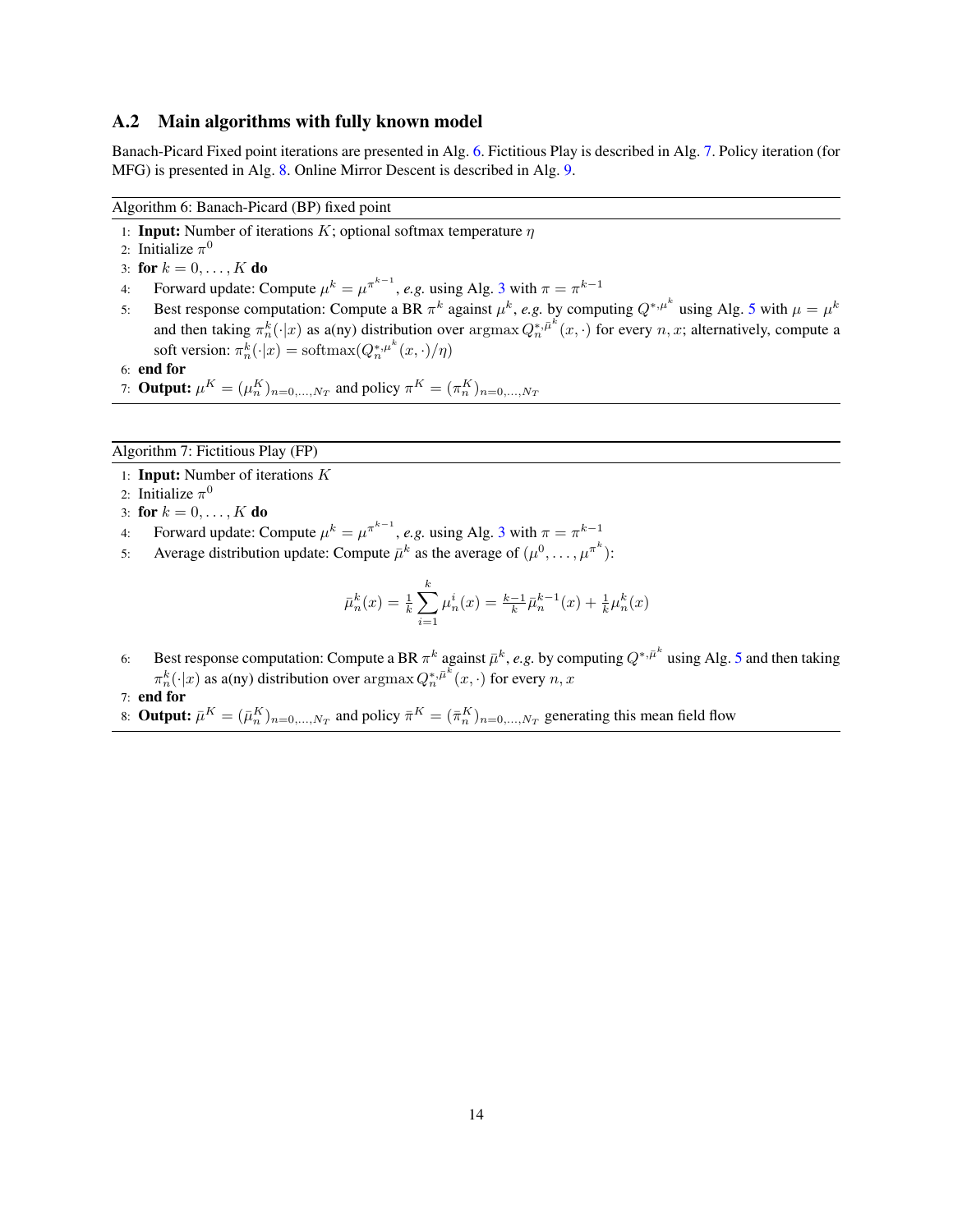<span id="page-14-0"></span>Algorithm 8: Policy Iteration (PI)

- 1: **Parameters:** softmax temperature  $\eta$ ; number of iterations K
- 2: Initialize the sequence of tables  $(\bar{q}_n^0)_{n=0,\dots,N_T}$ , *e.g.* with  $\bar{q}_n^0(x,a) = 0$  for all  $n, x, a$
- 3: Let the projected policy be:  $\pi_n^0(a|x) = \text{softmax}(\bar{q}_n^0(x, \cdot)/\eta)(a)$  for all  $n, x, a$
- 4: for  $k = 1, \ldots, K$  do
- 5: Forward Update: Compute  $\mu^k = \mu^{\pi^{k-1}}$ , *e.g.* using Alg. [3](#page-12-0) with  $\pi = \pi^{k-1}$
- 6: Backward Update: Compute  $Q^k = Q^{\pi^{k-1}, \mu^k}$ , *e.g.* using backward induction Alg. [4](#page-12-1) with  $\pi = \pi^{k-1}$  and  $\mu = \mu^k$ and then let  $\pi_n^k(\cdot|x)$  be a(ny) distribution over  $\argmax Q_n^{*,\bar{\mu}^k}(x,\cdot)$  for every  $n, x$ ; alternatively, compute a soft version:  $\pi_n^k(\cdot|x) = \text{softmax}(Q_n^k(x, \cdot)/\eta)$
- 7: end for
- 8: Output:  $Q^K, \pi^K$

<span id="page-14-1"></span>Algorithm 9: Online Mirror Descent (OMD)

- 1: **Parameters:** inverse learning rate parameter  $\tau$ ; number of iterations K
- 2: Initialize the sequence of tables  $(\bar{q}_n^0)_{n=0,\dots,N_T}$ , *e.g.* with  $\bar{q}_n^0(x,a) = 0$  for all  $n, x, a$
- 3: Let the projected policy be:  $\pi_n^0(a|x) = \text{softmax}(\bar{q}_n^0(x, \cdot))(a)$  for all  $n, x, a$
- 4: for  $k = 1, ..., K$  do
- 5: Forward Update: Compute  $\mu^k = \mu^{\pi^{k-1}}$ , *e.g.* using Alg. [3](#page-12-0) with  $\pi = \pi^{k-1}$
- 6: Backward Update: Compute  $Q^k = Q^{\pi^{k-1}, \mu^k}$ , *e.g.* using backward induction Alg. [4](#page-12-1) with  $\pi = \pi^{k-1}$  and  $\mu = \mu^k$
- 7: Update the regularized Q-function and the projected policy: for all  $n, x, a$ ,

$$
\overline{q}_n^k(x,a) = \overline{q}_n^{k-1}(x,a) + \frac{1}{\tau} Q_n^k(x,a)
$$

$$
\pi_n^k(a|x) = \text{softmax}(\overline{q}_n^k(x,\cdot))(a)
$$

8: end for

9: Return  $\bar{q}^K, \pi^K$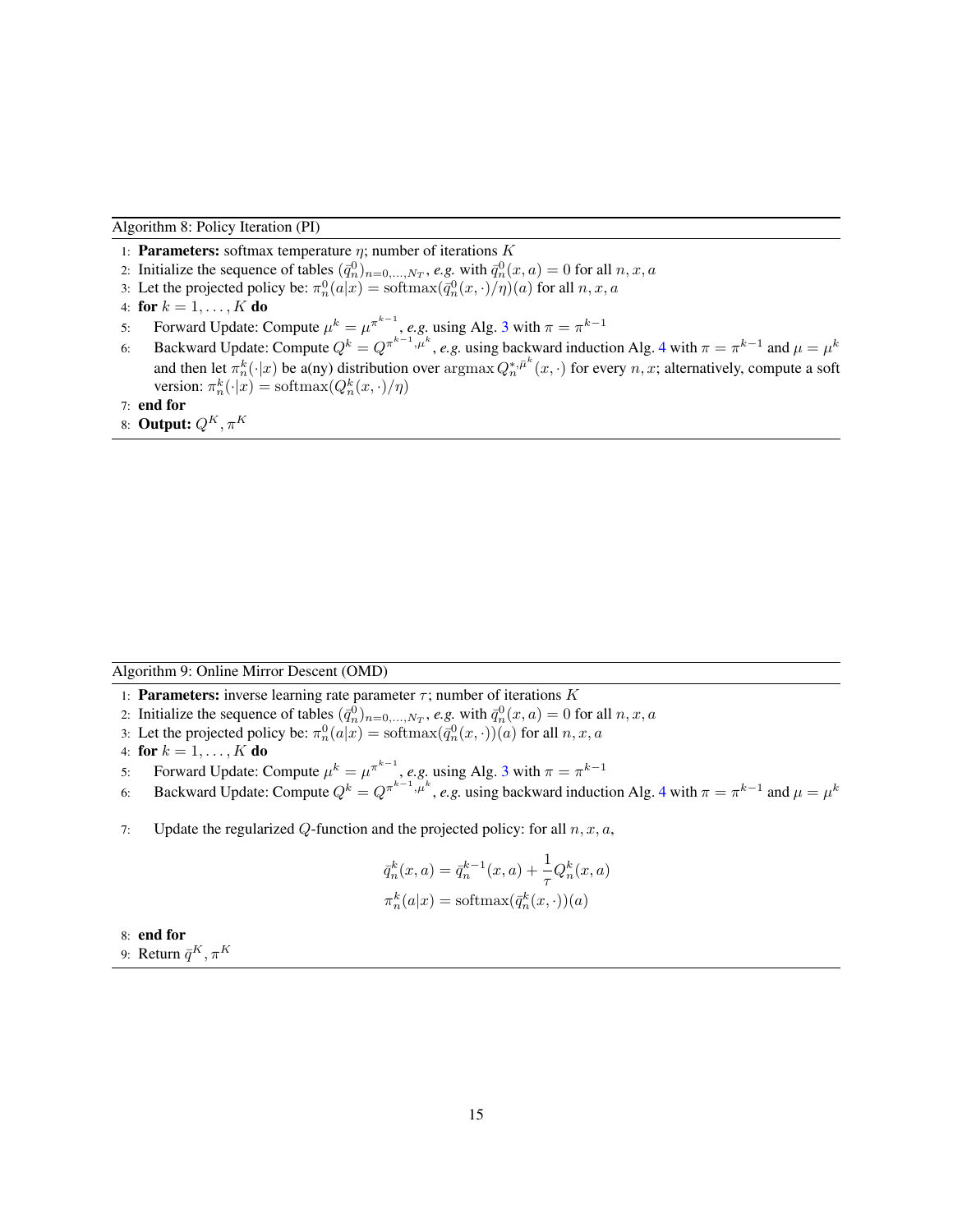### <span id="page-15-0"></span>B Deep RL Algorithms

 $\overline{\phantom{a}}$ 

We now present details on the deep RL algorithms used or developed in this paper. In this work, we focus on the use of deep RL for policy computation from the point of view of a representative agent. We assume that this agent has access to an oracle that can return  $r_n(x_n, a_n, \mu_n)$  and a sample of  $p_n(\cdot|x_n, a_n, \mu_n)$  when the agent follows is in state  $x_n$  and uses action  $a_n$ . In fact, the collection of samples is split into episodes. At each episode, the agent start from some  $x_0$ sampled from  $m_0$ . Then it evolves by following the current policy, and the transitions are added to a replay buffer.

In order to focus on the errors due to the deep RL algorithm, we assume that the distribution is updated in an exact way following Alg. [3.](#page-12-0)

For the Deep RL part, the approaches can be summarized as follows:

• Alg. [4:](#page-12-1) Intuitively, he updates are replaced by stochastic gradient steps so as to minimize the following loss with respect to  $\theta$ :

<span id="page-15-1"></span>
$$
\left| Q_{\theta}((n, x_n), a_n) - r_n(x_n, a_n, \mu_n) - \hat{\mathbb{E}}_{x'_{n+1} \sim p_n(\cdot | x_n, a_n, \mu_n), a'_{n+1} \sim \pi_{n+1}(\cdot | x'_{n+1})} [q((n+1, x'_{n+1}), a'_{n+1})] \right|^2, (7)
$$

 $\ddot{\mathbf{c}}$ 

where  $E$  denotes an empirical expectation over a finite number of samples picked from the replay buffer and q is replaced by a target network  $Q_{\theta'}$  whose parameters are frozen while training  $\theta$  and that are updated less frequently than  $\theta$ . Combined with Policy Iteration (Alg. [8\)](#page-14-0), this leads to the algorithm referred to as **Deep Policy** Iteration (D-PI).

• Alg. [5:](#page-12-2) We can proceed similarly, except that the target becomes:

$$
r_n(x_n, a_n, \mu_n) + \hat{\mathbb{E}}_{x'_{n+1} \sim p_n(\cdot | x_n, a_n, \mu_n)}[\max_{a'} q((n+1, x'_{n+1}), a')].
$$

In fact, in our implementation we use DQN [\[Mnih et al.,](#page-10-9) [2013\]](#page-10-9) as a subroutine for the BR computation. Combined with Banach-Picard iterations (Alg. [6\)](#page-13-0), this leads directly to the algorithm referred to as Deep Banach-Picard (D-BP).

• To obtain Deep Average-network Fictitious Play (D-AFP) (Algo. [1\)](#page-4-0), at each iteration, the best response against the current distribution is learnt using DQN [\[Mnih et al.,](#page-10-9) [2013\]](#page-10-9). This policy is used to generate trajectories, whose state-action samples are added to a reservoir buffer  $M_{SL}$ . This buffer stores state-actions generated using past policies from previous iterations. Then, an auxiliary neural network for the logits representing the average policy is trained using supervised learning using  $\mathcal{M}_{SL}$ : stochastic gradient is used to find  $\hat{\theta}$  minimizing approximately the loss:

$$
\mathcal{L}(\bar{\theta}) = \mathbb{E}_{(s,a)\sim\mathcal{M}_{SL}}\left[-\log\left(\bar{\pi}_{\bar{\theta}}(a|s)\right)\right]
$$

In our implementation, for the representation of the average policy, we use a neural network  $\ell_\omega$  with parameters  $\omega$ for the logits, and then we compute the policy as:  $\bar{\pi} = \text{softmax}(\bar{\ell}_{\omega})$ . This step is reminiscent of Neural Fictitious Self Play (NFSP) introduced in [Heinrich and Silver](#page-10-15) [\[2016\]](#page-10-15), which was used to solve Leduc poker and Limit Texas Hold'em poker. However, the overall algorithm is different. Indeed, in NFSP as described in Algorithm 1 of [Heinrich and Silver](#page-10-15) [\[2016\]](#page-10-15), the neural network for the average policy and the neural network for the Q-function are both updated at each iteration. We reuse the idea of having a buffer of past actions but in our case, between each update of the average policy network, we do two operations: first, we update the mean field (sequence of population distributions) and second, we learn a best response against this mean field.

• To obtain Deep Munchausen Online Mirror Descent (D-MOMD) (Algo. [2\)](#page-6-0), we can simply modify the target in [\(7\)](#page-15-1) as follows:

$$
\left| Q_{\theta}((n, x_{n}), a_{n}) - r_{n}(x_{n}, a_{n}, \mu_{n}) - \tau \ln \pi_{n-1}(a_{n}|x_{n}) - \hat{E}_{x'_{n+1} \sim p_{n}(\cdot|x_{n}, a_{n}, \mu_{n}), \sum_{a'} \pi_{n}(a'|x_{n}) [q((n+1, x'_{n+1}), a'_{n+1}) - \tau \ln \pi_{n}(a'|x'_{n+1})] \right|^{2},
$$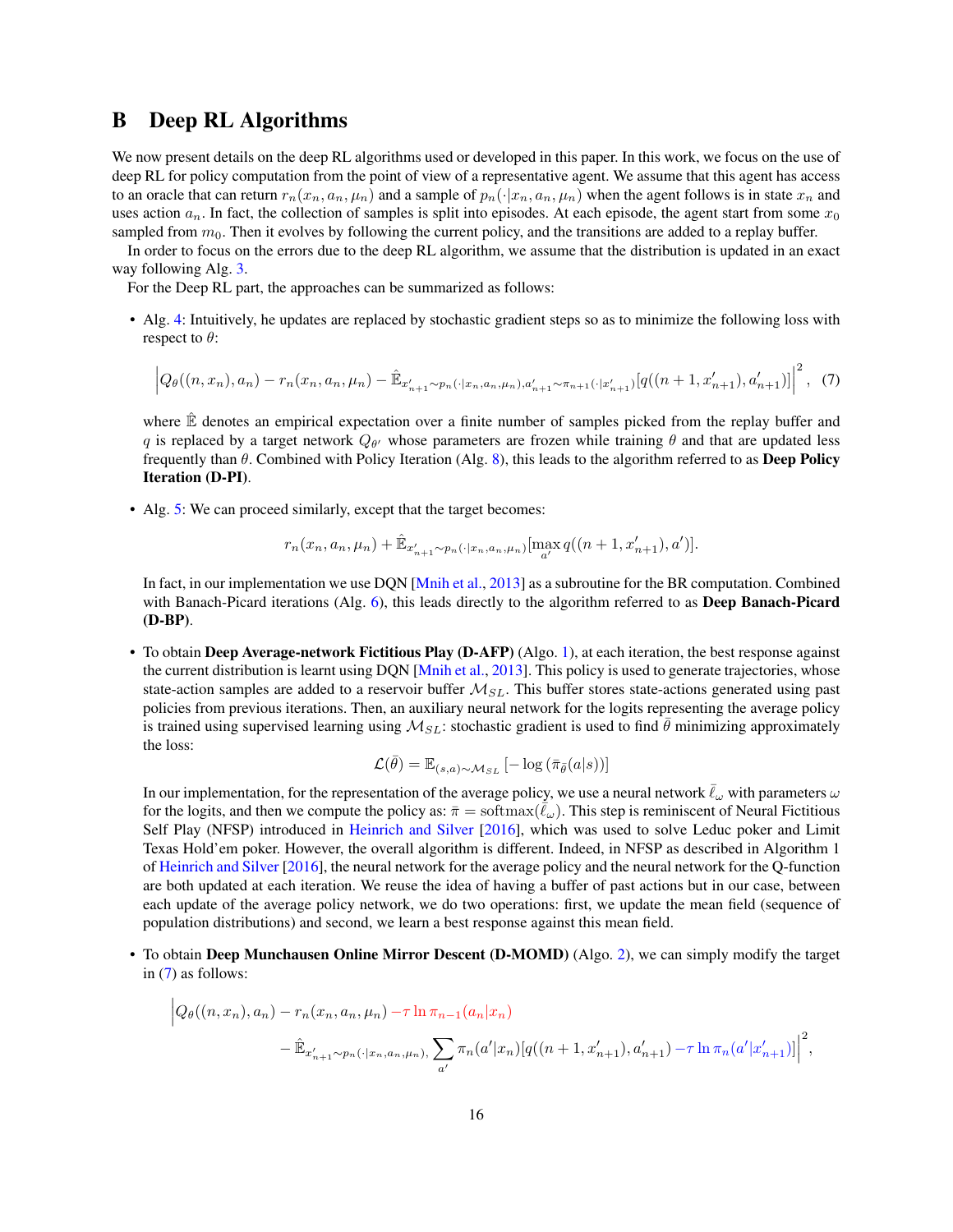where  $q = Q_{\theta'}$  is a target network whose parameters  $\theta'$  are frozen while training  $\theta$ . This is similar to equation (7) of [Vieillard et al.](#page-11-8) [\[2020\]](#page-11-8) which introduced the Munchausen RL method. However, in our case the distribution  $\mu_n$  appears in the reward  $r_n$  and in the transition leading to the new state  $x'_{n+1}$ . So while [Vieillard et al.](#page-11-8) [\[2020\]](#page-11-8) simply repeatedly update the Q-network, we intertwine the udpates of the cumulative Q-network with the updates of the population distribution.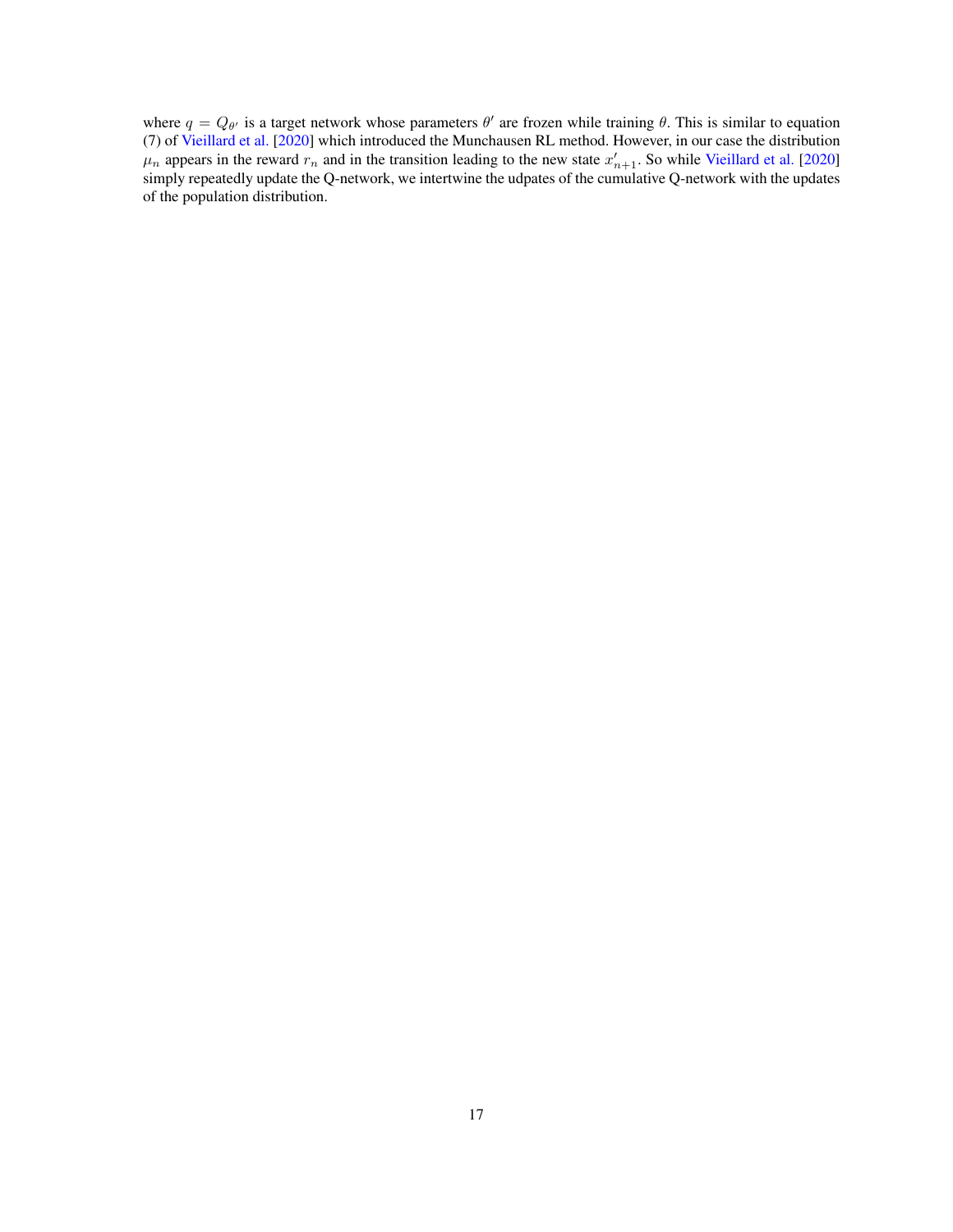# <span id="page-17-0"></span>C Details on the link between MOMD and regularized MDPs

Consider regularizing the MFG with only entropy, that is

$$
J(\pi,\mu) = \mathbb{E}_{\pi} \left[ \sum_{n=0}^{N_T} (r_n(s_n, a_n, \mu_n) - (1 - \alpha)\tau \ln \pi_n(a_n|s_n)) \right].
$$
 (8)

Notice that we choose  $(1-\alpha)\tau$  here because it will simplify later, but it would work with any temperature (or learning rate from the OMD perspective).

Now, let's solve this MFG with OMD with learning rate  $(\alpha \tau)^{-1}$ , adopting the KL perspective. The corresponding algorithm is:

$$
\pi_n^{k+1} \in \operatorname{argmax}\langle \pi_n, q_n^k \rangle - \alpha \tau \mathrm{KL}(\pi_n || \pi_n^k) + (1 - \alpha) \tau \mathcal{H}(\pi_n)
$$
\n(9)

$$
\begin{cases} q_{N_T}^{k+1} = r_{N_T}^{k+1} \\ q_n^{k+1} = r_n^{k+1} + \gamma P \langle \pi_{n+1}^{k+1}, q_{n+1}^{k+1} - (1 - \alpha) \tau \ln \pi_{n+1}^{k+1} \rangle \end{cases} \tag{10}
$$

Next, using  $Q_n^k = q_n^k + \alpha \tau \ln \pi_n^k$ , we can rewrite the evaluation part as:

$$
\pi_n^{k+1} = \operatorname{softmax}\left(\frac{Q_n^k}{\tau}\right) \tag{11}
$$

$$
\begin{cases} Q_{N_T}^{k+1} = r_{N_T}^{k+1} + \alpha \tau \ln \pi_{N_T}^{k+1} \\ Q_n^{k+1} = r_n^{k+1} + \alpha \tau \ln \pi_n^{k+1} + \gamma P \langle \pi_{n+1}^{k+1}, Q_{n+1}^{k+1} - \tau \ln \pi_{n+1}^{k+1} \rangle \end{cases} \tag{12}
$$

We remark that it corresponds to the "scaled" version of Munchausen OMD, meaning that it amounts to solving the MFG regularized with  $(1 - \alpha)\tau \mathcal{H}(\pi)$  with OMD. We retrieve with  $\alpha = 1$  the unscaled version of Munchausen OMD, addressing the unregularized MFG. It also makes a connection with the Boltzmannn iteration method of [Cui and](#page-10-11) [Koeppl](#page-10-11) [\[2021\]](#page-10-11), in which a similar penalization except that the penalty involves a fixed policy instead of using the current policy. Their prior descent method, in which the reference policy is updated from time to time, can thus be viewed as a first step towards Munchausen OMD.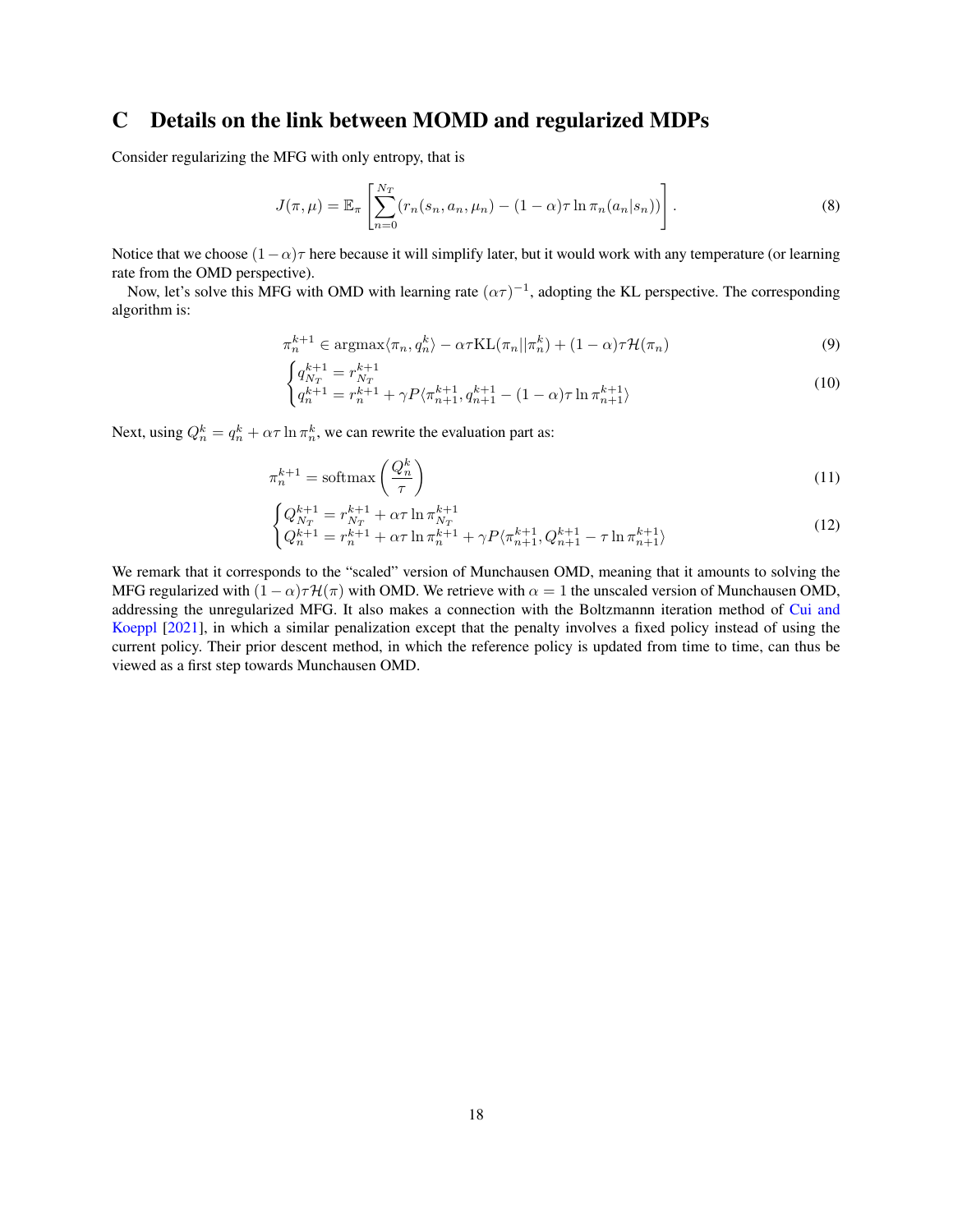# <span id="page-18-0"></span>D Hyperparameters sweeps



Figure 6: D-MOMD, Exploration game with four rooms: Sweep over the network size. The neural network architecture is feedforward fully connected with one or two hidden layers, except for the curve with label [], which refers to a linear function. This illustrates in particular that the policy can not be well approximated using only linear functions, hence the need for non-linear approximations, which raises the difficulty of averaging or summing such approximations (here neural networks).